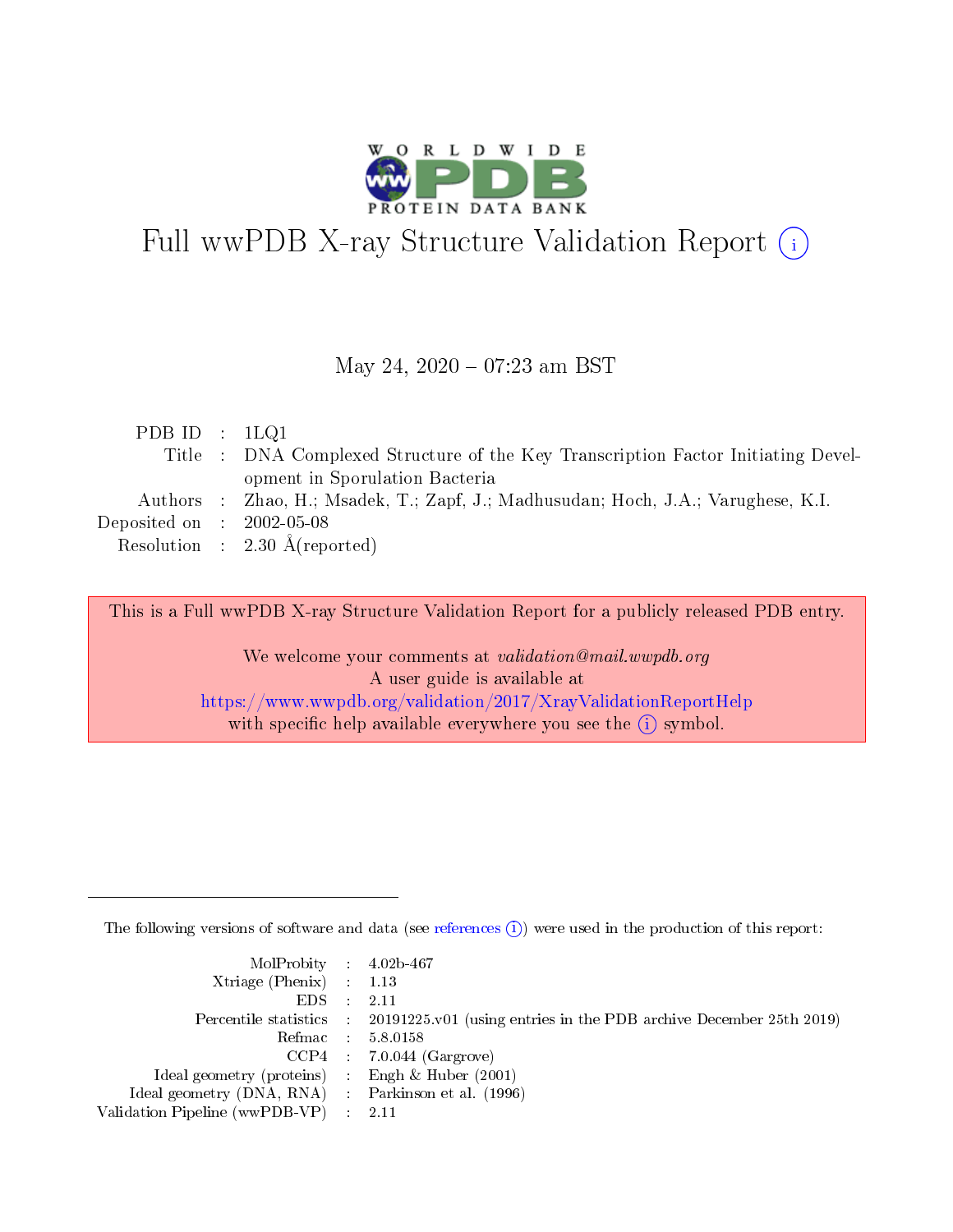# 1 [O](https://www.wwpdb.org/validation/2017/XrayValidationReportHelp#overall_quality)verall quality at a glance  $(i)$

The following experimental techniques were used to determine the structure: X-RAY DIFFRACTION

The reported resolution of this entry is 2.30 Å.

Percentile scores (ranging between 0-100) for global validation metrics of the entry are shown in the following graphic. The table shows the number of entries on which the scores are based.



| Metric                | Whole archive        | Similar resolution                                         |
|-----------------------|----------------------|------------------------------------------------------------|
|                       | $(\#\text{Entries})$ | $(\#\text{Entries}, \text{resolution range}(\text{\AA})\)$ |
| $R_{free}$            | 130704               | $5042 (2.30 - 2.30)$                                       |
| Clashscore            | 141614               | $5643$ $(2.30-2.30)$                                       |
| Ramachandran outliers | 138981               | $5575(2.30-2.30)$                                          |
| Sidechain outliers    | 138945               | $5575(2.30-2.30)$                                          |
| RSRZ outliers         | 127900               | $4938(2.30-2.30)$                                          |

The table below summarises the geometric issues observed across the polymeric chains and their fit to the electron density. The red, orange, yellow and green segments on the lower bar indicate the fraction of residues that contain outliers for  $\geq=3$ , 2, 1 and 0 types of geometric quality criteria respectively. A grey segment represents the fraction of residues that are not modelled. The numeric value for each fraction is indicated below the corresponding segment, with a dot representing fractions  $\epsilon=5\%$  The upper red bar (where present) indicates the fraction of residues that have poor fit to the electron density. The numeric value is given above the bar.

| Mol            | Chain        | $\overline{\text{Length}}$ |     |     | Quality of chain |     |                     |     |
|----------------|--------------|----------------------------|-----|-----|------------------|-----|---------------------|-----|
|                |              |                            |     |     |                  |     |                     |     |
|                | E            | 16                         | 31% |     | 56%              |     |                     | 13% |
|                |              |                            | 6%  |     |                  |     |                     |     |
|                | G            | 16                         | 19% |     | 75%              |     |                     | 6%  |
|                |              |                            |     |     |                  |     |                     |     |
| $\overline{2}$ | $\mathbf{F}$ | 16                         | 19% |     | 81%              |     |                     |     |
|                |              |                            |     |     |                  |     |                     |     |
| $\overline{2}$ | H            | 16                         | 6%  |     | 94%              |     |                     |     |
|                |              |                            | 13% |     |                  |     |                     |     |
| 3              | А            | 120                        |     | 58% |                  | 28% | $\bullet$ $\bullet$ | 11% |
|                |              |                            | 40% |     |                  |     |                     |     |
| 3              | B            | 120                        | 43% |     | 38%              |     | 5%                  | 14% |

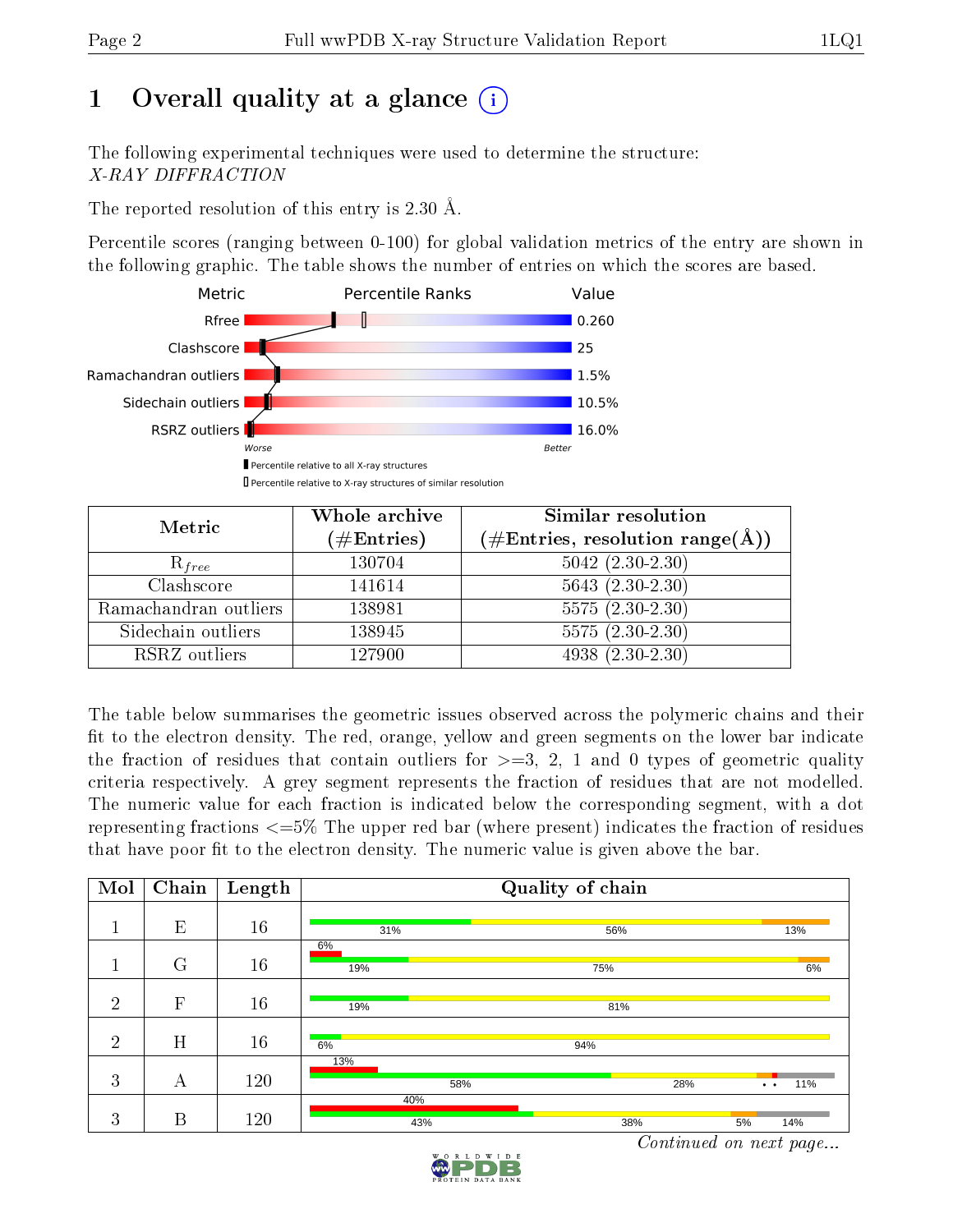| Mol | Chain | Length  | Quality of chain |     |    |     |
|-----|-------|---------|------------------|-----|----|-----|
|     |       | 120     | 8%<br>55%        | 29% | 8% | 7%  |
|     |       |         | 4%               |     |    |     |
|     |       | $120\,$ | 58%              | 27% | 5% | 11% |

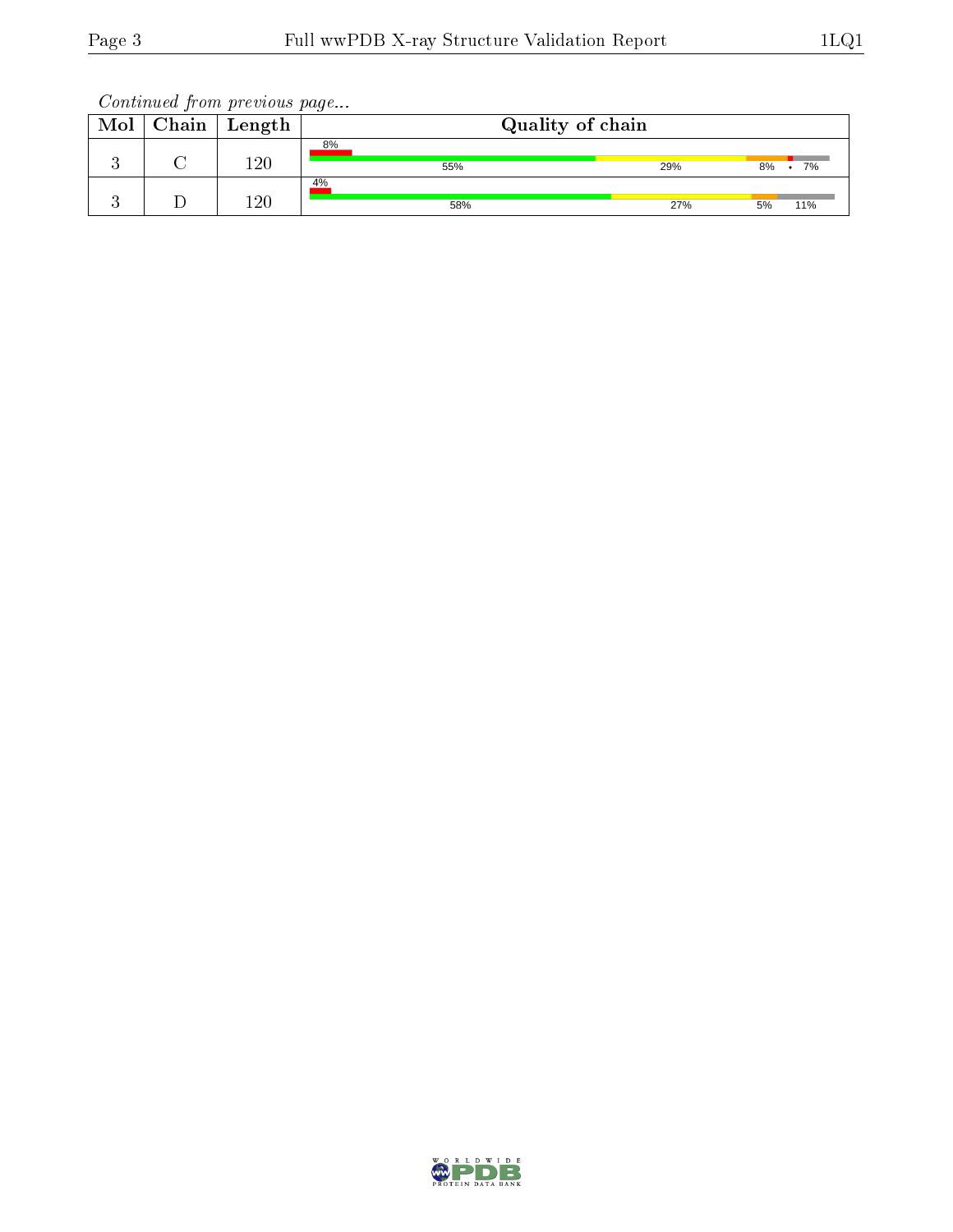# 2 Entry composition (i)

There are 4 unique types of molecules in this entry. The entry contains 4909 atoms, of which 0 are hydrogens and 0 are deuteriums.

In the tables below, the ZeroOcc column contains the number of atoms modelled with zero occupancy, the AltConf column contains the number of residues with at least one atom in alternate conformation and the Trace column contains the number of residues modelled with at most 2 atoms.

 Molecule 1 is a DNA chain called 5'-D(\*TP\*TP\*CP\*GP\*TP\*GP\*TP\*CP\*GP\*AP\*AP\*T  $P^*TP^*TP^*TP^*G$ -3'.

| Mol |   | $\mid$ Chain $\mid$ Residues | Atoms       |       |       |                  |      |  | $\text{ZeroOcc} \mid \text{AltConf} \mid \text{Trace}$ |  |
|-----|---|------------------------------|-------------|-------|-------|------------------|------|--|--------------------------------------------------------|--|
|     | Ε | 16                           | Total C N   |       |       | $\left( \right)$ |      |  |                                                        |  |
|     |   |                              | 325         |       |       | 158 52 100       | - 15 |  |                                                        |  |
|     |   | 16                           | Total C N O |       |       |                  |      |  |                                                        |  |
|     |   |                              | 325         | 158 - | -52 - | -100             |      |  |                                                        |  |

 Molecule 2 is a DNA chain called 5'-D(\*AP\*CP\*AP\*AP\*AP\*AP\*TP\*TP\*CP\*GP\*AP\*C  $P^*AP^*CP^*GP^*A$ -3'.

| Mol | Chain   Residues | <b>Atoms</b>  |              |  |  |    |  | $\text{ZeroOcc} \mid \text{AltConf} \mid \text{Trace}$ |  |
|-----|------------------|---------------|--------------|--|--|----|--|--------------------------------------------------------|--|
|     | 16               | Total C N O P |              |  |  |    |  |                                                        |  |
|     |                  | 325           | 156 66 88 15 |  |  |    |  |                                                        |  |
|     |                  | Total C N O   |              |  |  |    |  |                                                        |  |
|     | 16               | 325           | 156 66 88    |  |  | 15 |  |                                                        |  |

Molecule 3 is a protein called Stage 0 sporulation protein A.

| Mol | Chain | Residues | Atoms |               |     |                    |                | ZeroOcc | $\mid$ AltConf $\mid$ | Trace |
|-----|-------|----------|-------|---------------|-----|--------------------|----------------|---------|-----------------------|-------|
| 3   |       | 107      | Total |               |     |                    | S              |         |                       |       |
|     | А     |          | 845   | 541           | 147 | 155                | $\overline{2}$ |         |                       |       |
| 3   | В     | 103      | Total | $\mathcal{C}$ | N   |                    | S              |         |                       |       |
|     |       |          | 805   | 517           | 138 | 148                | $\overline{2}$ |         |                       |       |
| 3   |       | 112      | Total | $\mathbf C$   | N   |                    | S              |         |                       |       |
|     |       |          | 870   | 557           | 153 | 158                | $\overline{2}$ |         |                       |       |
| 3   |       | 107      | Total | C             | N   | $\left( \ \right)$ | S              |         |                       |       |
|     |       |          | 845   | 541           | 147 | 155                | $\overline{2}$ |         |                       |       |

• Molecule 4 is water.

|  | $\text{Mol}$   Chain   Residues | Atoms       | $ZeroOcc$ $\boxed{\text{AltConf}}$ |
|--|---------------------------------|-------------|------------------------------------|
|  |                                 | Total<br>39 |                                    |

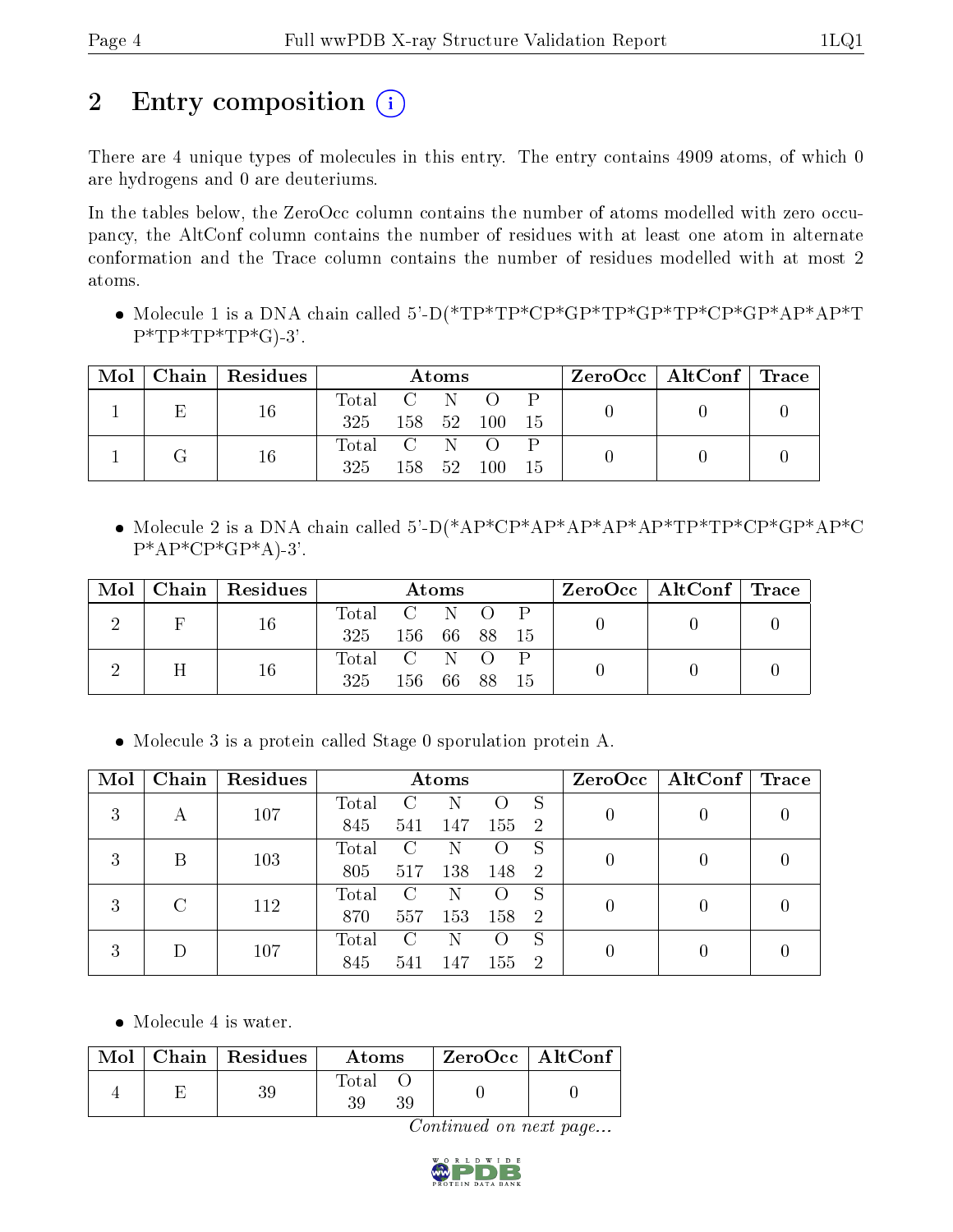Continued from previous page...

| Mol            | $\overline{\text{Chain}}$ | Residues | Atoms                         | ZeroOcc        | AltConf |
|----------------|---------------------------|----------|-------------------------------|----------------|---------|
| $\overline{4}$ | $\mathbf{F}$              | 20       | Total<br>$\Omega$<br>20<br>20 | $\overline{0}$ | 0       |
| 4              | G                         | 18       | Total<br>$\Omega$<br>18<br>18 | $\overline{0}$ | 0       |
| 4              | H                         | 30       | Total<br>$\Omega$<br>30<br>30 | $\overline{0}$ | 0       |
| 4              | А                         | 26       | Total<br>$\Omega$<br>26<br>26 | $\overline{0}$ | 0       |
| 4              | B                         | 9        | Total<br>$\Omega$<br>9<br>9   | $\overline{0}$ | 0       |
| 4              | $\mathcal{C}$             | 51       | Total<br>$\Omega$<br>51<br>51 | $\Omega$       | 0       |
| 4              | D                         | 51       | Total<br>$\Omega$<br>51<br>51 | $\Omega$       |         |

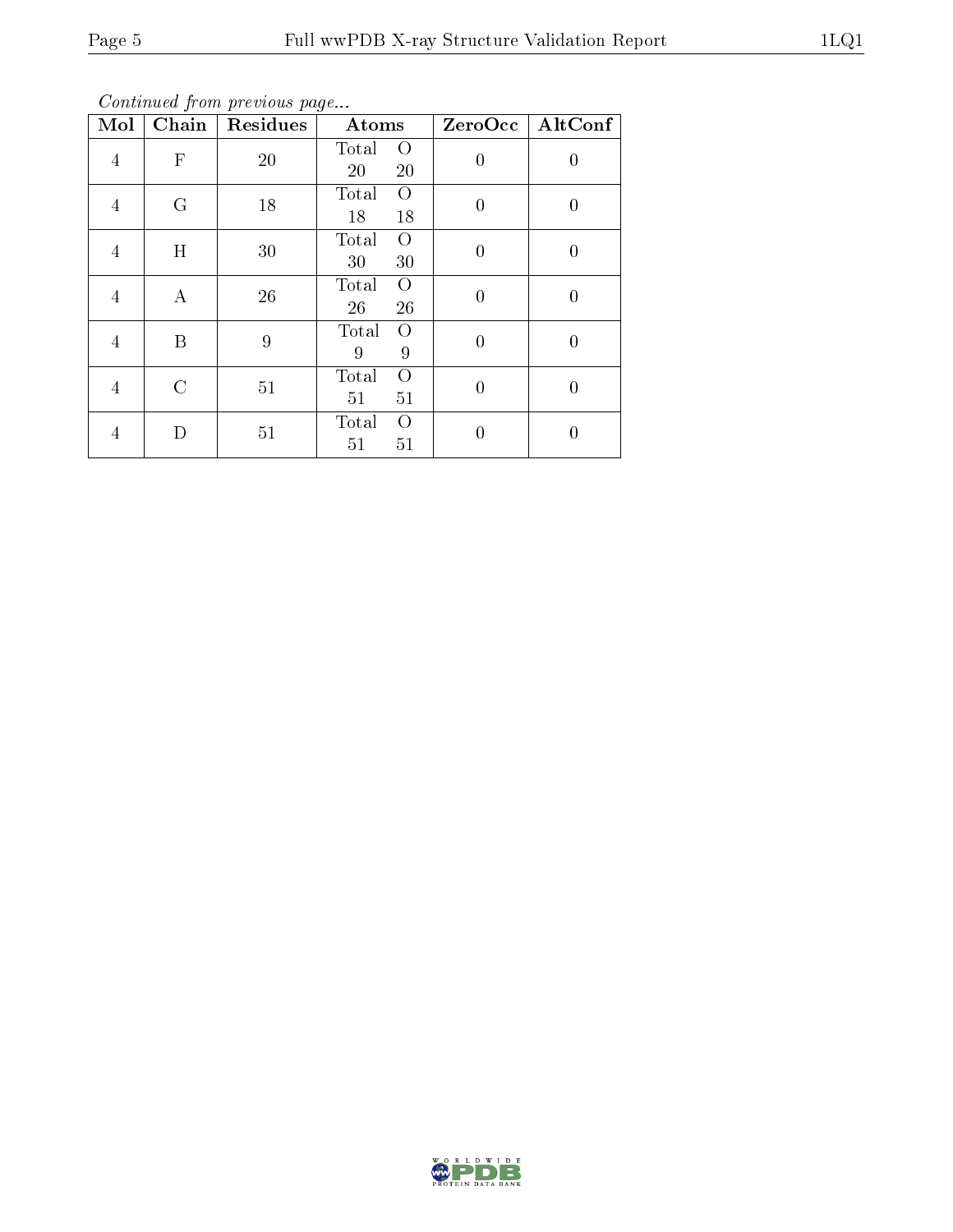## 3 Residue-property plots  $(i)$

These plots are drawn for all protein, RNA and DNA chains in the entry. The first graphic for a chain summarises the proportions of the various outlier classes displayed in the second graphic. The second graphic shows the sequence view annotated by issues in geometry and electron density. Residues are color-coded according to the number of geometric quality criteria for which they contain at least one outlier: green  $= 0$ , yellow  $= 1$ , orange  $= 2$  and red  $= 3$  or more. A red dot above a residue indicates a poor fit to the electron density (RSRZ  $> 2$ ). Stretches of 2 or more consecutive residues without any outlier are shown as a green connector. Residues present in the sample, but not in the model, are shown in grey.

• Molecule 1: 5'-D(\*TP\*TP\*CP\*GP\*TP\*GP\*TP\*CP\*GP\*AP\*AP\*TP\*TP\*TP\*TP\*G)-3'

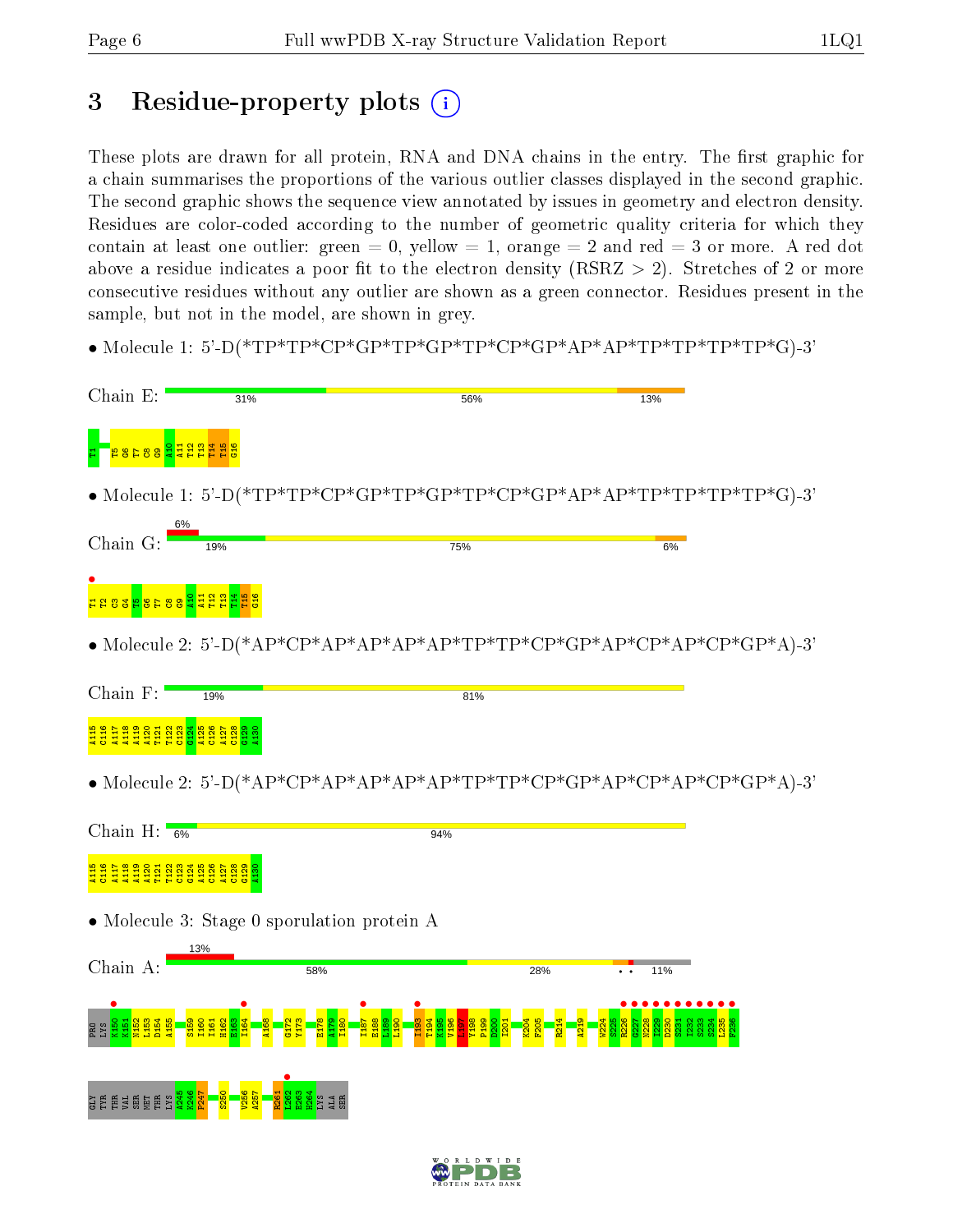







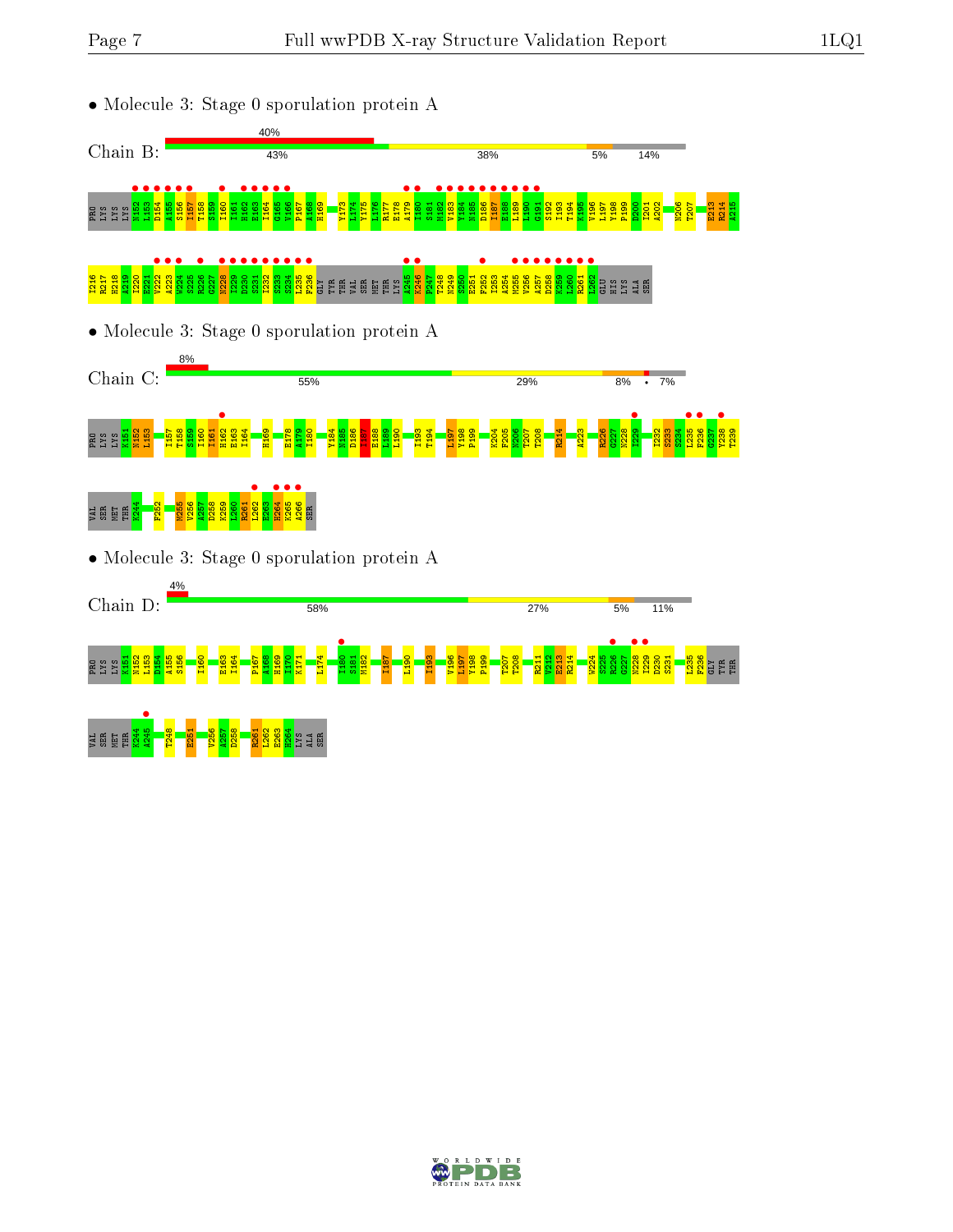## 4 Data and refinement statistics  $(i)$

| Property                                                                 | Value                                            | Source     |
|--------------------------------------------------------------------------|--------------------------------------------------|------------|
| Space group                                                              | P 1 21 1                                         | Depositor  |
| Cell constants                                                           | $83.30\text{\AA}$<br>$50.92\text{\AA}$<br>91.24Å | Depositor  |
| a, b, c, $\alpha$ , $\beta$ , $\gamma$                                   | $94.18^{\circ}$ $90.00^{\circ}$<br>$90.00^\circ$ |            |
| Resolution $(A)$                                                         | $-2.30$<br>20.00                                 | Depositor  |
|                                                                          | $45.50 = 2.15$                                   | <b>EDS</b> |
| % Data completeness                                                      | $100.0 (20.00 - 2.30)$                           | Depositor  |
| (in resolution range)                                                    | 89.6 (45.50-2.15)                                | <b>EDS</b> |
| $R_{merge}$                                                              | (Not available)                                  | Depositor  |
| $\mathbf{R}_{sym}$                                                       | 0.06                                             | Depositor  |
| $\langle I/\sigma(I) \rangle^{-1}$                                       | 2.61 (at $2.16\text{\AA}$ )                      | Xtriage    |
| Refinement program                                                       | <b>CNS</b>                                       | Depositor  |
|                                                                          | 0.217,<br>0.258                                  | Depositor  |
| $R, R_{free}$                                                            | $0.225$ ,<br>0.260                               | DCC        |
| $R_{free}$ test set                                                      | $1900$ reflections $(5.11\%)$                    | wwPDB-VP   |
| Wilson B-factor $(\AA^2)$                                                | 41.9                                             | Xtriage    |
| Anisotropy                                                               | 0.489                                            | Xtriage    |
| Bulk solvent $k_{sol}(\mathrm{e}/\mathrm{A}^3),$ $B_{sol}(\mathrm{A}^2)$ | 0.32, 62.3                                       | <b>EDS</b> |
| L-test for twinning <sup>2</sup>                                         | $< L >$ = 0.50, $< L^2 >$ = 0.33                 | Xtriage    |
| Estimated twinning fraction                                              | No twinning to report.                           | Xtriage    |
| $F_o, F_c$ correlation                                                   | 0.94                                             | <b>EDS</b> |
| Total number of atoms                                                    | 4909                                             | wwPDB-VP   |
| Average B, all atoms $(A^2)$                                             | 64.0                                             | wwPDB-VP   |

Xtriage's analysis on translational NCS is as follows: The largest off-origin peak in the Patterson function is  $5.64\%$  of the height of the origin peak. No significant pseudotranslation is detected.

<sup>&</sup>lt;sup>2</sup>Theoretical values of  $\langle |L| \rangle$ ,  $\langle L^2 \rangle$  for acentric reflections are 0.5, 0.333 respectively for untwinned datasets, and 0.375, 0.2 for perfectly twinned datasets.



<span id="page-7-1"></span><span id="page-7-0"></span><sup>1</sup> Intensities estimated from amplitudes.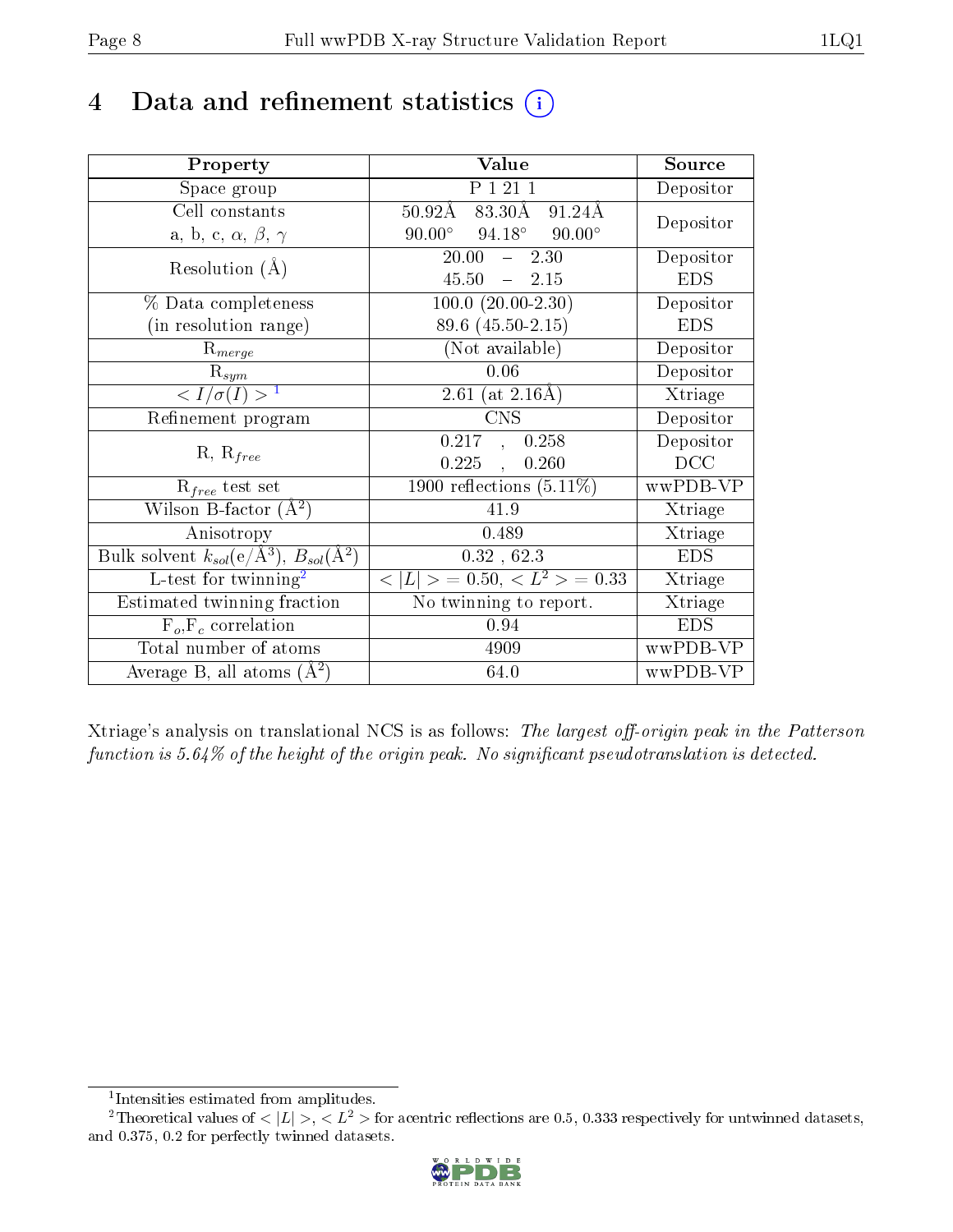# 5 Model quality  $(i)$

## 5.1 Standard geometry (i)

The Z score for a bond length (or angle) is the number of standard deviations the observed value is removed from the expected value. A bond length (or angle) with  $|Z| > 5$  is considered an outlier worth inspection. RMSZ is the root-mean-square of all Z scores of the bond lengths (or angles).

| Mol            | Chain |      | Bond lengths            |      | Bond angles                         |
|----------------|-------|------|-------------------------|------|-------------------------------------|
|                |       | RMSZ | # $ Z  > 5$             | RMSZ | Z   > 5                             |
|                | E     | 0.98 | $3/362$ $(0.8\%)$       | 1.25 | $6/558$ $(1.1\%)$                   |
|                | G     | 0.85 | $(362 (0.3\%)$          | 1.06 | $3/558$ $(0.5\%)$                   |
| 2              | F     | 0.57 | 0/366                   | 0.95 | 0/562                               |
| $\mathfrak{D}$ | Η     | 0.52 | 0/366                   | 0.84 | 0/562                               |
| 3              | А     | 0.47 | 0/859                   | 0.69 | $2/1159$ $(0.2\%)$                  |
| 3              | B     | 0.34 | 0/818                   | 0.56 | 0/1106                              |
| 3              | C     | 0.52 | 0/884                   | 0.69 | $2/1192(0.2\%)$                     |
| 3              | I)    | 0.52 | 0/859                   | 0.65 | 0/1159                              |
| All            | АH    | 0.57 | $(0.1\%)$<br>4876<br>4/ | 0.80 | $^{\prime}6856$<br>$(0.2\%)$<br>13/ |

All (4) bond length outliers are listed below:

| $Mol$   Chain |    | $\mid$ Res $\mid$ Type $\mid$ | $\mid$ Atoms $\mid$ |      | $\overline{Z}$   Observed(A) | Ideal(A) |
|---------------|----|-------------------------------|---------------------|------|------------------------------|----------|
|               | 15 |                               | C5-C7               | 8.45 | 1.55                         | $1.50\,$ |
| Н.            | 15 |                               | C5-C7               | 8.42 | 1.55                         | 1.50     |
| Н.            | 13 |                               | $C5-C7$             |      | 1.54                         | 1.50     |
|               | 14 | DT.                           | $C5-C7$             | 6.80 | 154                          | $1.50\,$ |

All (13) bond angle outliers are listed below:

| Mol | Chain   | Res | <b>Type</b> | Atoms          | Z       | Observed $\binom{o}{c}$ | $Ideal(^{\circ})$ |
|-----|---------|-----|-------------|----------------|---------|-------------------------|-------------------|
| 3   | А       | 247 | PRO         | $CA-N-CD$      | $-9.37$ | 98.38                   | 111.50            |
| 1   | Ε       | 15  | DT          | $O4'$ -C4'-C3' | $-8.11$ | 101.13                  | 106.00            |
| 1   | G       | 15  | DT          | $C4-C5-C6$     | 7.45    | 122.47                  | 118.00            |
| 1   | G       | 15  | <b>DT</b>   | $OP1-P-OP2$    | $-6.47$ | 109.89                  | 119.60            |
|     | E       | 13  | DT          | $C6-C5-C7$     | $-6.14$ | 119.22                  | 122.90            |
| 1   | Ε       | 14  | DT          | $C6-C5-C7$     | $-6.06$ | 119.27                  | 122.90            |
| 1   | E       | 14  | DT          | $C4-C5-C7$     | 5.89    | 122.54                  | 119.00            |
| 1   | E       | 13  | DT          | $N1-C1'-C2'$   | 5.35    | 122.77                  | 112.60            |
|     | E       | 15  | <b>DT</b>   | $P-O3'-C3'$    | 5.35    | 126.12                  | 119.70            |
| 3   | $\rm C$ | 262 | LEU         | $CA-C-N$       | 5.19    | 128.61                  | 117.20            |
| 1   | G       | 15  | DT          | $P-O3'-C3'$    | $-5.15$ | 113.52                  | 119.70            |
| 3   | А       | 247 | PRO         | $CB-CA-C$      | $-5.08$ | 99.30                   | 112.00            |

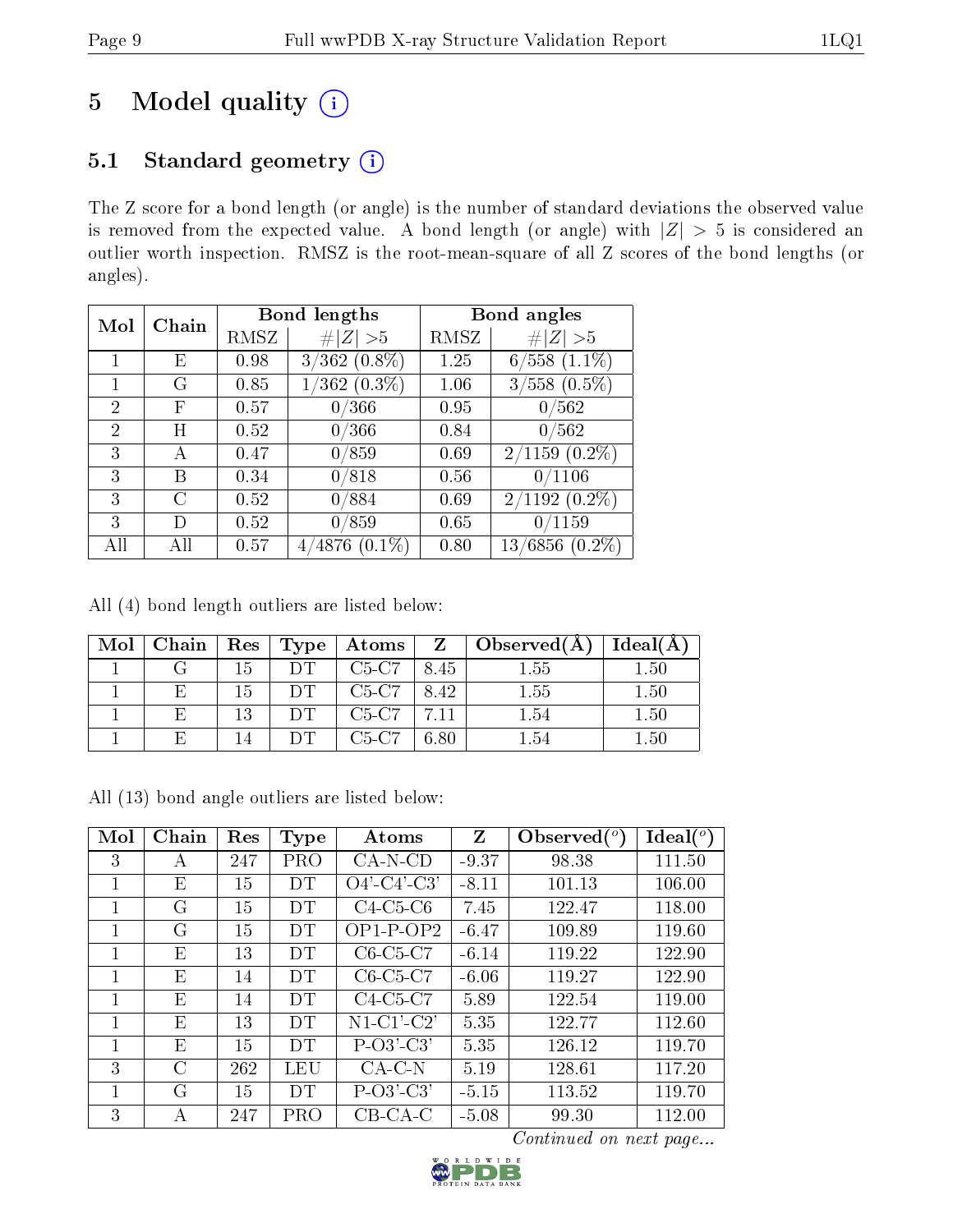Continued from previous page...

| $\parallel$ Mol $\parallel$ Chain $\parallel$ Res $\parallel$ Type $\parallel$ |     |         | Atoms  |         | Observed <sup>(<math>\circ</math>)</sup> [deal( $\circ$ ) |        |
|--------------------------------------------------------------------------------|-----|---------|--------|---------|-----------------------------------------------------------|--------|
|                                                                                | 262 | -1. F.T | CA-C-O | $-5.06$ | $109.48\,$                                                | 120 TL |

There are no chirality outliers.

There are no planarity outliers.

### 5.2 Too-close contacts  $(i)$

In the following table, the Non-H and H(model) columns list the number of non-hydrogen atoms and hydrogen atoms in the chain respectively. The H(added) column lists the number of hydrogen atoms added and optimized by MolProbity. The Clashes column lists the number of clashes within the asymmetric unit, whereas Symm-Clashes lists symmetry related clashes.

| Mol            | Chain          | Non-H | H (model)        | H(added)       | <b>Clashes</b> | <b>Symm-Clashes</b> |
|----------------|----------------|-------|------------------|----------------|----------------|---------------------|
|                | $E_{\rm}$      | 325   | $\theta$         | 186            | 11             | 0                   |
| 1              | G              | 325   | $\overline{0}$   | 186            | 14             | $\overline{0}$      |
| $\overline{2}$ | $\overline{F}$ | 325   | $\boldsymbol{0}$ | 180            | 12             | $\overline{0}$      |
| $\overline{2}$ | H              | 325   | $\overline{0}$   | 180            | 14             | $\boldsymbol{0}$    |
| 3              | $\overline{A}$ | 845   | $\boldsymbol{0}$ | 871            | 37             | $\boldsymbol{0}$    |
| 3              | B              | 805   | $\boldsymbol{0}$ | 828            | 56             | $\boldsymbol{0}$    |
| 3              | $\overline{C}$ | 870   | $\overline{0}$   | 894            | 49             | $\boldsymbol{0}$    |
| 3              | D              | 845   | $\overline{0}$   | 871            | 41             | $\overline{0}$      |
| 4              | А              | 26    | $\overline{0}$   | $\theta$       | 1              | $\overline{0}$      |
| $\overline{4}$ | B              | 9     | $\overline{0}$   | $\overline{0}$ | $\overline{0}$ | $\overline{0}$      |
| $\overline{4}$ | $\overline{C}$ | 51    | $\overline{0}$   | $\overline{0}$ | $\overline{2}$ | $\overline{0}$      |
| $\overline{4}$ | D              | 51    | $\overline{0}$   | $\overline{0}$ | 7              | $\overline{0}$      |
| $\overline{4}$ | E              | 39    | $\overline{0}$   | $\theta$       | $\overline{0}$ | $\overline{0}$      |
| 4              | $\overline{F}$ | 20    | $\overline{0}$   | $\theta$       | $\overline{2}$ | $\overline{0}$      |
| 4              | G              | 18    | $\overline{0}$   | $\theta$       | $\overline{2}$ | $\overline{0}$      |
| 4              | H              | 30    | $\overline{0}$   | $\theta$       | $\overline{2}$ | $\overline{0}$      |
| All            | All            | 4909  | $\overline{0}$   | 4196           | 224            | $\overline{0}$      |

The all-atom clashscore is defined as the number of clashes found per 1000 atoms (including hydrogen atoms). The all-atom clashscore for this structure is 25.

All (224) close contacts within the same asymmetric unit are listed below, sorted by their clash magnitude.

| Atom-1                                     | Atom-2             | Interatomic<br>distance (A | Clash<br>overlap $(A)$ |
|--------------------------------------------|--------------------|----------------------------|------------------------|
| 1:G:7:DT:H2"                               | 1:G:8:DC:H5'       | 1 26                       |                        |
| 3:C:235:LEU:HD21                           | 3:C:259:LYS:HD2    | 1 16                       | 1 13                   |
| $3 \cdot C \cdot 158 \cdot THR \cdot HG22$ | 3: C:162: HIS: CD2 | 195                        |                        |

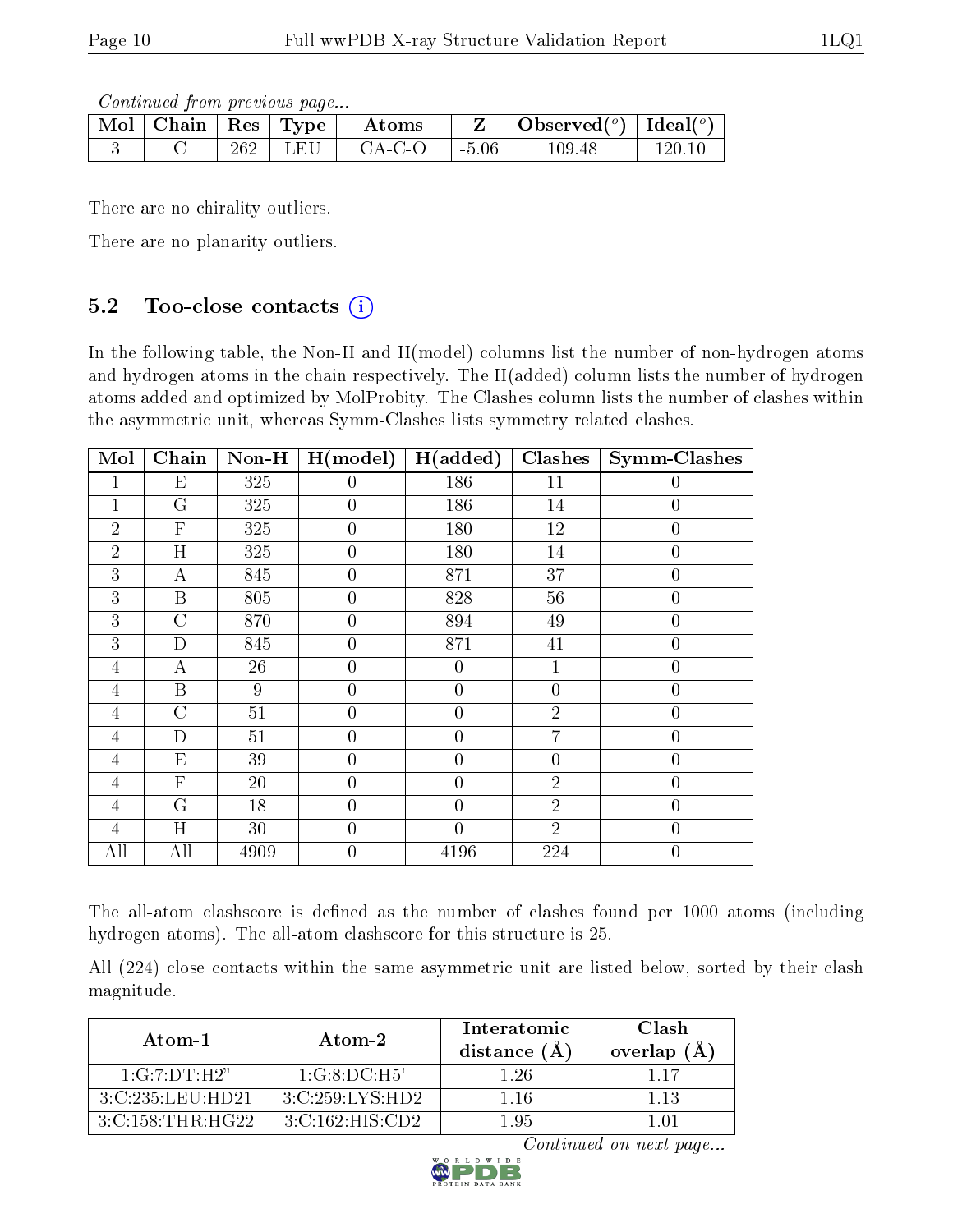| Continuea from previous page |                     | Interatomic      | Clash         |
|------------------------------|---------------------|------------------|---------------|
| Atom-1                       | Atom-2              | distance $(\AA)$ | overlap $(A)$ |
| 3:A:180:ILE:HD13             | 3:A:256:VAL:HG21    | 1.42             | 0.96          |
| 3:C:259:LYS:HE3              | 3:C:265:LYS:HA      | 1.49             | 0.93          |
| 2:F:127:DA:H2"               | 2:F:128:DC:H5'      | 1.53             | 0.90          |
| 3:A:261:ARG:HH11             | 3:A:261:ARG:HB2     | 1.37             | 0.90          |
| 3:A:152:ASN:HD22             | 3:A:155:ALA:H       | 1.18             | 0.87          |
| 3:D:152:ASN:HD22             | 3:D:155:ALA:H       | 1.14             | 0.86          |
| 1:G:6:DG:H2"                 | 1:G:7:DT:H5'        | 1.57             | 0.85          |
| 3:D:152:ASN:ND2              | 3:D:155:ALA:H       | 1.75             | 0.84          |
| 1: E:6: DG:H3'               | 3:D:211:ARG:HD3     | 1.60             | 0.83          |
| 3:C:235:LEU:CD2              | 3:C:259:LYS:HD2     | 2.07             | 0.81          |
| 1: E: 5: DT: OP1             | 3:D:171:LYS:HG2     | 1.79             | 0.81          |
| 3:A:180:ILE:CD1              | 3:A:256:VAL:HG21    | 2.11             | 0.81          |
| 3:C:261:ARG:HG3              | 3:C:261:ARG:HH11    | 1.42             | 0.81          |
| 3:B:236:PHE:HE2              | 3:B:255:MET:HB3     | 1.47             | 0.79          |
| 3:D:258:ASP:HA               | 3:D:261:ARG:HH12    | 1.47             | 0.79          |
| 3:C:158:THR:HG22             | 3:C:162:HIS:NE2     | 1.97             | 0.79          |
| 3:D:182:MET:HG3              | 4: D: 337: HOH: O   | 1.83             | 0.77          |
| 3:D:258:ASP:HA               | 3:D:261:ARG:NH1     | 2.00             | 0.77          |
| 3:A:152:ASN:HD21             | 3:A:154:ASP:HB3     | 1.50             | 0.76          |
| 1: E:8: DC:H2"               | 1: E: 9: DG: C8     | 2.21             | 0.75          |
| 3:B:218:HIS:O                | 3:B:222:VAL:HG23    | 1.87             | 0.74          |
| 1:G:7:DT:C2'                 | 1:G:8:DC:H5         | 2.13             | 0.73          |
| 3:D:152:ASN:HD22             | 3:D:155:ALA:N       | 1.87             | 0.73          |
| 3:D:164:ILE:HD11             | 3:D:235:LEU:HD12    | 1.72             | 0.72          |
| 3:B:187:ILE:HD13             | 3:B:187:ILE:O       | 1.89             | 0.71          |
| $2:$ H:122:DT:H1'            | 2:H:123:DC:H5"      | 1.72             | 0.70          |
| 3:B:216:ILE:O                | 3:B:220:ILE:HG12    | 1.93             | 0.69          |
| $2:$ F:115:DA:H4'            | 2:F:116:DC:OP2      | 1.93             | 0.69          |
| 3: B: 198: TYR: CE1          | 3:B:213:GLU:HG2     | 2.29             | 0.68          |
| 3:B:192:SER:HB2              | 3:B:196:VAL:HG23    | 1.77             | 0.67          |
| 1:G:9:DG:H5'                 | 4:G:415:HOH:O       | 1.94             | 0.67          |
| 3:A:159:SER:HB2              | 4: A:491:HOH:O      | 1.95             | 0.66          |
| 3:C:233:SER:HA               | 3:C:236:PHE:O       | 1.96             | 0.66          |
| 3:B:167:PRO:HB2              | 3:B:169:HIS:CE1     | 2.31             | 0.66          |
| 3:A:193:ILE:HA               | 3:A:197:LEU:HB2     | 1.78             | 0.65          |
| 3:C:252:PHE:O                | 3:C:256:VAL:HG12    | 1.97             | 0.65          |
| 3:B:179:ALA:O                | 3:B:183:VAL:HG23    | 1.97             | 0.65          |
| 3:C:158:THR:CG2              | 3:C:162:HIS:NE2     | 2.60             | 0.65          |
| 3:D:208:THR:OG1              | 3: D: 211: ARG: HG3 | 1.96             | 0.65          |
| 1: E: 6: DG: OS'             | 3:D:211:ARG:HD2     | 1.97             | 0.64          |
| 3:A:193:ILE:HD13             | 3:A:250:SER:OG      | 1.97             | 0.64          |

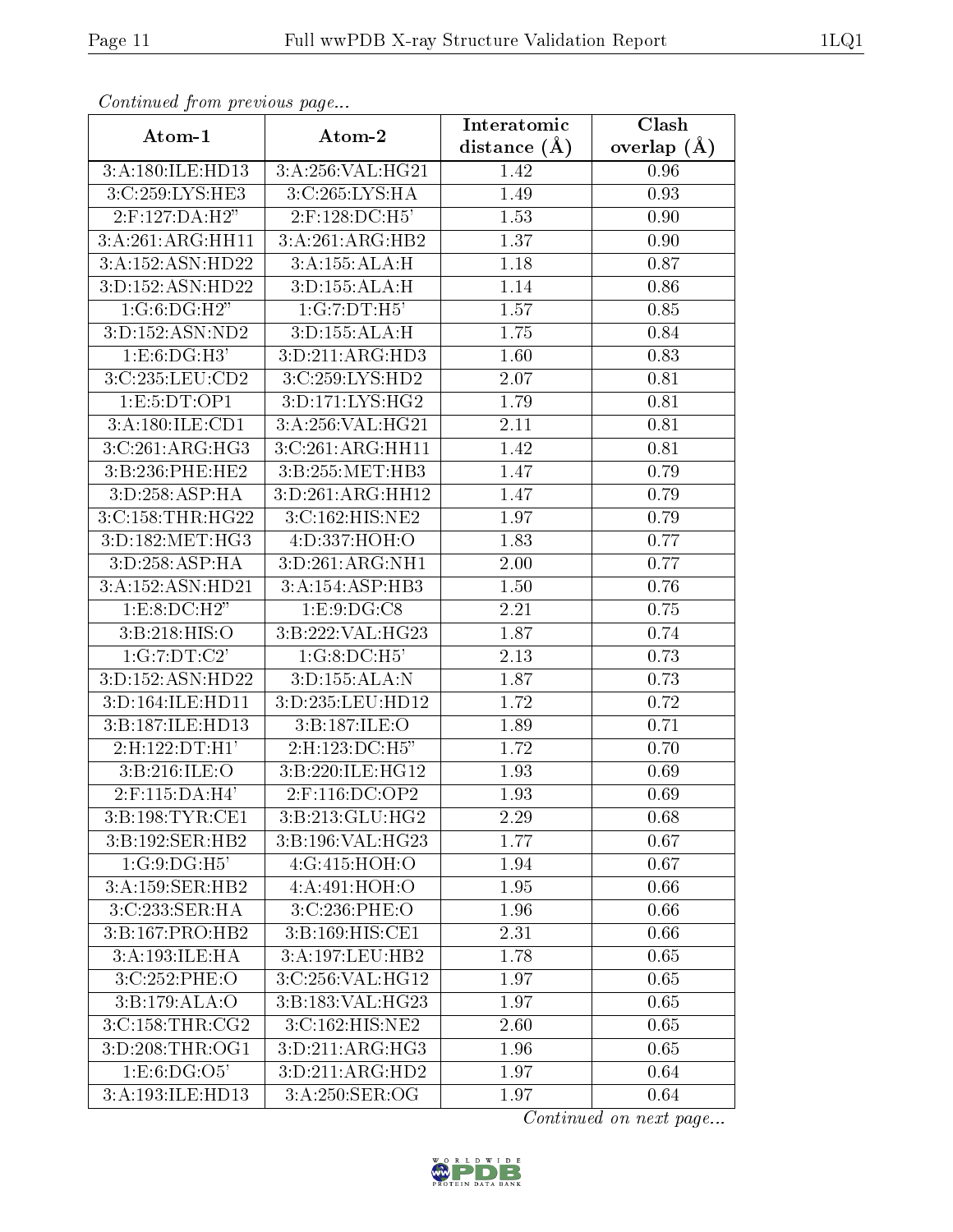| Continuea from previous page   |                    | Interatomic      | Clash         |
|--------------------------------|--------------------|------------------|---------------|
| Atom-1                         | Atom-2             | distance $(\AA)$ | overlap $(A)$ |
| 3: B:202: ALA:HB1              | 3:B:207:THR:O      | 1.96             | 0.64          |
| 3:A:261:ARG:HH11               | 3:A:261:ARG:CB     | 2.08             | 0.64          |
| 3:B:258:ASP:HA                 | 3:B:261:ARG:HH11   | 1.64             | 0.63          |
| 1:G:16:DG:C2                   | 2:H:117:DA:C2      | 2.86             | 0.63          |
| 3:B:220:ILE:HG23               | 3:B:252:PHE:CD1    | 2.34             | 0.63          |
| 3:B:164:ILE:HG22               | 3:B:223:ALA:HB1    | 1.81             | 0.63          |
| 1: E: 8: DC: H2"               | 1: E: 9: DG: N7    | 2.14             | 0.63          |
| 3:D:228:ASN:HB2                | 3:D:231:SER:HB2    | 1.81             | 0.62          |
| 2:H:117:DA:H2"                 | 2:H:118:DA:OP2     | 1.99             | 0.62          |
| 3:B:198:TYR:HB2                | 3:B:199:PRO:HD3    | 1.80             | 0.62          |
| 3:B:252:PHE:O                  | 3:B:256:VAL:HG12   | 2.00             | 0.62          |
| 3:C:186:ASP:OD1                | 3:C:188:GLU:HB3    | 2.00             | 0.62          |
| 1:E:16:DG:NT                   | 3:C:214:ARG:NH1    | 2.49             | 0.61          |
| $2: H: 124: D\overline{G:H2"$  | 2:H:125:DA:H5'     | 1.80             | 0.61          |
| 3:C:238:TYR:O                  | 3:C:239:THR:CB     | 2.49             | 0.61          |
| 3:A:152:ASN:ND2                | 3:A:155:ALA:H      | 1.96             | 0.61          |
| 3:B:198:TYR:HE1                | 3:B:213:GLU:HG2    | 1.65             | 0.61          |
| 2: H: 120: DA:H1'              | 2:H:121:DT:H5"     | 1.83             | 0.61          |
| 2:F:122:DT:H5"                 | 4:F:301:HOH:O      | 2.01             | 0.60          |
| 3:D:164:ILE:CD1                | 3:D:235:LEU:HD12   | 2.31             | $0.60\,$      |
| 3:A:172:GLY:HA3                | 3:A:219:ALA:HB2    | 1.84             | 0.60          |
| 2:F:122:DT:H2"                 | 2:F:123:DC:H5'     | 1.83             | 0.60          |
| 3:B:156:SER:O                  | 3:B:160:ILE:HG12   | 2.01             | 0.60          |
| 3:C:187:ILE:HD13               | 3:C:190:LEU:HD12   | 1.85             | 0.59          |
| 3:B:164:ILE:HD11               | 3:B:235:LEU:HD12   | 1.84             | 0.59          |
| 1: E: 14: DT:H1'               | 1:E:15:DT:H5'      | 1.84             | 0.58          |
| 3: B: 183: VAL: O              | 3:B:183:VAL:HG12   | 2.04             | 0.58          |
| $2: H: 122: D\overline{T:H2"}$ | 2:H:123:DC:H5'     | 1.84             | 0.58          |
| 3:B:178:GLU:HB3                | 3:B:201:ILE:HD12   | 1.86             | 0.58          |
| 2:F:117:DA:H1'                 | $2:$ F:118:DA:H5'  | 1.86             | 0.58          |
| 1: E: 11: DA:H1'               | 1:E:12:DT:H5"      | 1.85             | 0.58          |
| 1:E:6:DG:H3'                   | 3:D:211:ARG:CD     | 2.34             | 0.57          |
| $3:C:163:GL\overline{U:O}$     | 3:C:228:ASN:ND2    | 2.29             | 0.57          |
| 3:B:213:GLU:OE1                | 3:B:249:ASN:ND2    | 2.37             | 0.57          |
| 3:D:258:ASP:CA                 | 3: D:261: ARG:HH12 | 2.18             | 0.57          |
| 2:F:125:DA:H2"                 | 2:F:126:DC:OP2     | 2.04             | 0.57          |
| 3:B:251:GLU:O                  | 3:B:255:MET:N      | 2.29             | 0.56          |
| 1:G:12:DT:H1'                  | 1:G:13:DT:H5'      | 1.87             | 0.56          |
| 3:D:152:ASN:HD22               | 3:D:155:ALA:CB     | 2.19             | 0.56          |
| 3:C:180:ILE:CD1                | 3:C:256:VAL:HG11   | 2.34             | 0.56          |
| 3:D:152:ASN:ND2                | 3:D:155:ALA:N      | 2.50             | 0.56          |

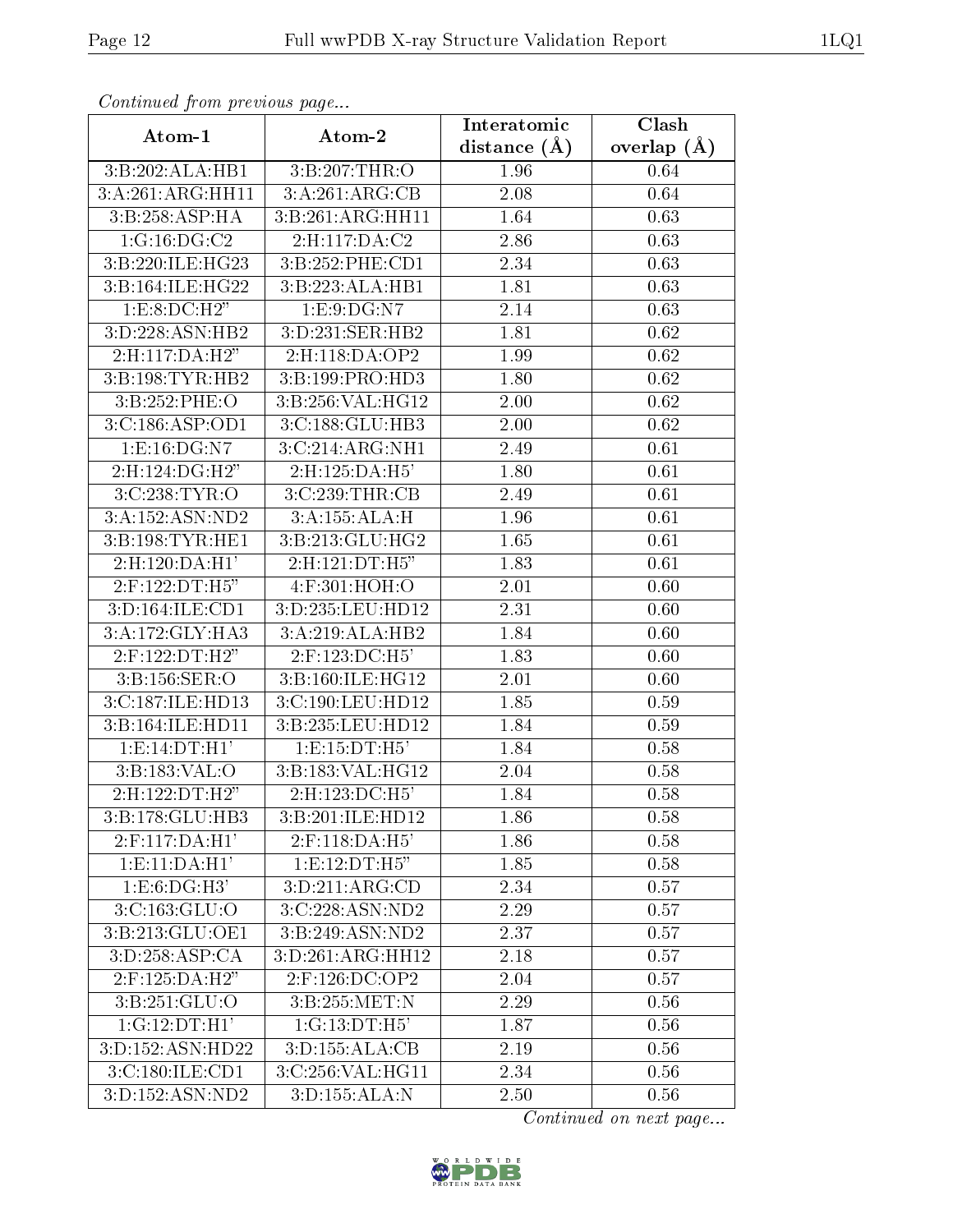| Continuea jiom previous page |                                 | Interatomic        | Clash           |
|------------------------------|---------------------------------|--------------------|-----------------|
| Atom-1                       | Atom-2                          | distance $(A)$     | overlap $(\AA)$ |
| 3:B:220:ILE:HG23             | 3:B:252:PHE:CE1                 | 2.41               | 0.56            |
| 3:A:198:TYR:HB2              | 3:A:199:PRO:HD3                 | 1.88               | 0.56            |
| 3:D:229:ILE:HG22             | 3:D:229:ILE:O                   | 2.05               | 0.55            |
| 3:C:232:ILE:O                | 3:C:235:LEU:N                   | 2.37               | 0.55            |
| 3:C:261:ARG:HG3              | 3:C:261:ARG:NH1                 | 2.12               | 0.55            |
| 3:D:167:PRO:HB2              | 3:D:169:HIS:CE1                 | 2.41               | 0.55            |
| 3:B:178:GLU:HB3              | 3:B:201:ILE:CD1                 | 2.36               | 0.55            |
| $2:$ F:120:DA:H1'            | 2:F:121:DT:H5"                  | 1.88               | 0.55            |
| 3:A:180:ILE:HG23             | 3:A:256:VAL:HG23                | 1.89               | 0.55            |
| 3:D:236:PHE:HA               | 4:D:440:HOH:O                   | 2.07               | 0.54            |
| 2:F:118:DA:H2"               | $2:$ F:119:DA: $\overline{O5'}$ | 2.07               | $0.54\,$        |
| 3:Bi:160:ILE:O               | 3:B:164:ILE:HG12                | 2.07               | 0.54            |
| 2:F:126:DC:H2"               | 2:F:127:DA:OP2                  | 2.08               | 0.54            |
| 3:C:198:TYR:HB2              | 3:C:199:PRO:HD3                 | 1.89               | 0.54            |
| 3:C:169:HIS:ND1              | 3:D:251:GLU:HG2                 | 2.23               | 0.54            |
| 3:A:178:GLU:HG3              | 3:A:205:PHE:HE1                 | $\overline{1}$ .72 | 0.54            |
| 1: E:6: DG:H1'               | 1:E:7:DT:H5'                    | 1.90               | 0.53            |
| 4:G:368:HOH:O                | 3:A:226:ARG:HD2                 | 2.07               | 0.53            |
| 3:D:228:ASN:C                | 3:D:230:ASP:H                   | 2.12               | 0.53            |
| 3: B: 249: ASN: O            | 3:B:253:ILE:HG13                | 2.09               | 0.53            |
| 3:B:157:ILE:HD13             | 3:B:157:ILE:N                   | 2.24               | 0.52            |
| 3:B:193:ILE:HG23             | 3:B:194:THR:N                   | 2.24               | 0.52            |
| 3:D:198:TYR:HB2              | 3:D:199:PRO:HD3                 | 1.92               | 0.52            |
| 3:D:156:SER:O                | 3:D:160:ILE:HG22                | 2.08               | 0.52            |
| 3:B:157:ILE:CG1              | 3:B:177:ARG:HG3                 | 2.40               | 0.52            |
| 3:D:193:ILE:HD12             | 3: D: 198: TYR: CE1             | 2.45               | 0.52            |
| $1:G:1:DT:H$ <sup>3</sup>    | 1:G:2:DT:OP1                    | 2.09               | 0.52            |
| 3:D:207:THR:HG23             | 3:D:208:THR:N                   | 2.25               | 0.51            |
| $2:$ F:127:DA:H2"            | 2:F:128:DC:C5'                  | 2.35               | 0.51            |
| 3:C:180:ILE:HD13             | 3:C:256:VAL:HG11                | 1.93               | 0.51            |
| 1:E:5:DT:H1'                 | 1: E: 6: DG: H5"                | 1.91               | 0.51            |
| 3:C:193:ILE:HG23             | 3: C: 194: THR:N                | 2.25               | 0.51            |
| $2:$ F:127:DA:C2'            | 2:F:128:DC:H5'                  | 2.36               | 0.50            |
| 3:B:187:ILE:HD13             | 3:B:187:ILE:C                   | 2.32               | 0.50            |
| 3:B:248:THR:O                | 3:B:252:PHE:HB2                 | 2.12               | 0.50            |
| 3:C:187:ILE:HD13             | 3:C:187:ILE:O                   | 2.12               | 0.50            |
| 3:C:226:ARG:HH11             | 3:C:226:ARG:HG3                 | 1.78               | 0.49            |
| 2:H:122:DT:OP2               | 3:A:193:ILE:HD11                | 2.13               | 0.49            |
| 3:A:180:ILE:CG2              | 3:A:256:VAL:HG23                | 2.42               | 0.49            |
| 3:C:164:ILE:HD11             | 3:C:235:LEU:HD12                | 1.95               | 0.49            |
| 1:G:6:DG:H2"                 | $1:G:7:\overline{DT:C5'}$       | 2.37               | 0.49            |

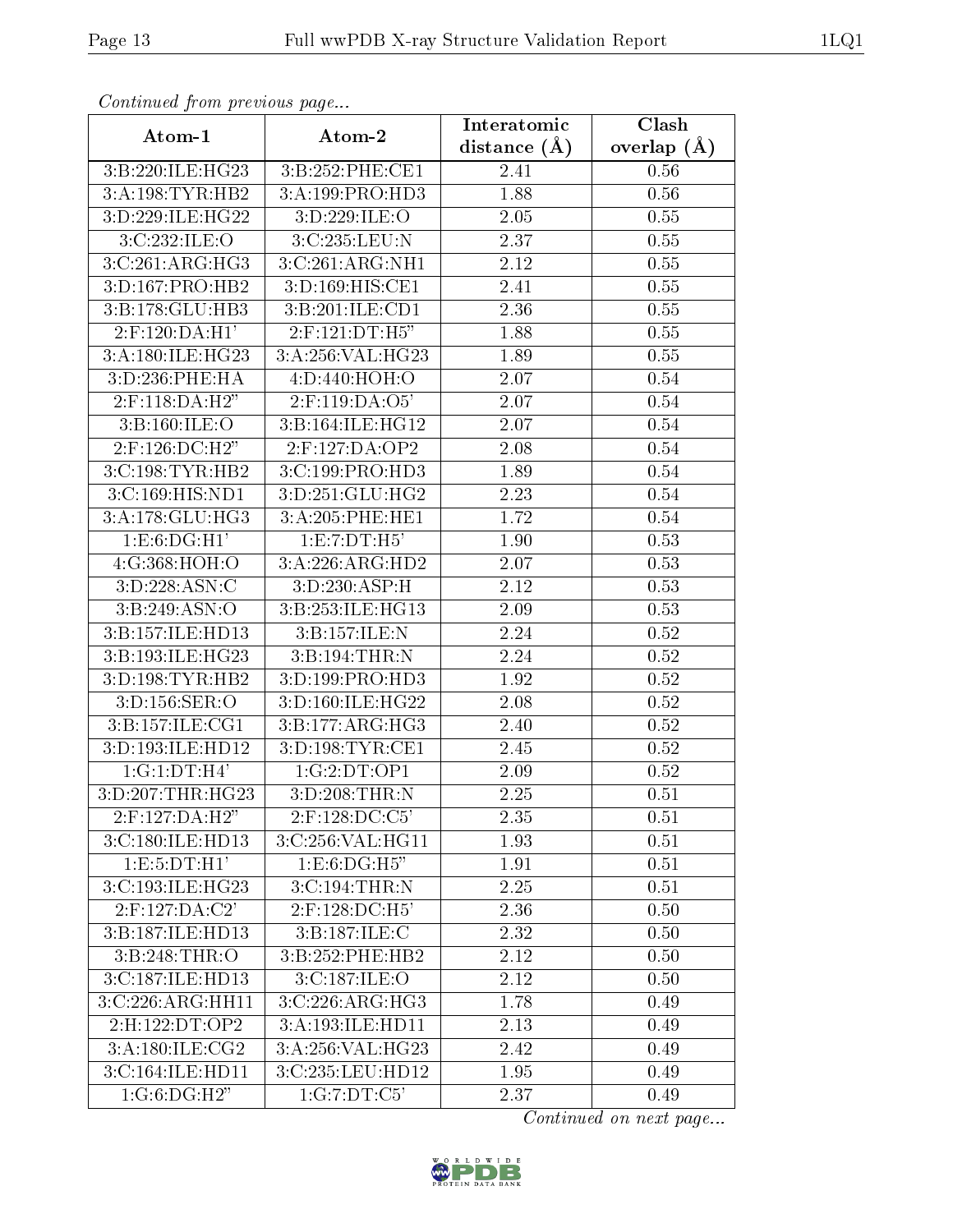| connungua pront providuo pugo  |                    | Interatomic    | Clash           |
|--------------------------------|--------------------|----------------|-----------------|
| Atom-1                         | Atom-2             | distance $(A)$ | overlap $(\AA)$ |
| 3:C:259:LYS:HE3                | 3:C:264:HIS:O      | 2.13           | 0.49            |
| 3:A:190:LEU:HD13               | 3:B:169:HIS:HA     | 1.95           | 0.49            |
| 3:Bi:217:ARG:CZ                | 3:B:217:ARG:HB2    | 2.43           | 0.48            |
| 2:H:126:DC:H2"                 | 4:H:393:HOH:O      | 2.12           | 0.48            |
| 3:D:160:ILE:O                  | 3:D:164:ILE:HG12   | 2.14           | 0.48            |
| 1:G:3:DC:H2"                   | 1:G:4:DG:CS        | 2.47           | 0.48            |
| 3:C:158:THR:HG22               | 3:C:162:HIS:HD2    | 1.67           | 0.48            |
| 3:C:153:LEU:HD22               | 3:C:157:ILE:HD11   | 1.95           | 0.48            |
| 3:A:152:ASN:ND2                | 3:A:154:ASP:HB3    | 2.24           | 0.48            |
| 3: B: 196: VAL: O              | 3:B:199:PRO:HD2    | 2.14           | 0.48            |
| 2:H:115:DA:H2"                 | 2:H:116:DC:C6      | 2.49           | 0.48            |
| 3: B: 183: VAL: O              | 3:B:261:ARG:NH2    | 2.47           | 0.48            |
| 3:C:157:ILE:O                  | 3:C:161:ILE:HG12   | 2.13           | 0.48            |
| 1:G:2:DT:H2"                   | $1:G:3:D$ C:H5'    | 1.95           | 0.48            |
| 3:B:183:VAL:HG21               | 3:B:253:ILE:HG21   | 1.94           | 0.47            |
| 3:A:261:ARG:HH11               | 3:A:261:ARG:CG     | 2.27           | 0.47            |
| $3:C:207$ : THR: HG23          | 3:C:208:THR:N      | 2.29           | 0.47            |
| $2:$ F:123:DC:OP2              | 4:F:343:HOH:O      | 2.20           | 0.47            |
| 3:C:261:ARG:NH1                | 3:C:261:ARG:CG     | 2.78           | 0.47            |
| 3:D:228:ASN:HB2                | 3:D:231:SER:CB     | 2.45           | 0.47            |
| 3:C:164:ILE:HG22               | 3:C:223:ALA:HB1    | 1.97           | 0.47            |
| 3:B:217:ARG:NH1                | 3:B:217:ARG:HB2    | 2.30           | 0.47            |
| 3:B:179:ALA:HB1                | 3:B:253:ILE:HD13   | 1.97           | 0.46            |
| 3:B:236:PHE:CE2                | 3:B:255:MET:HB3    | 2.38           | 0.46            |
| 3:C:204:LYS:HE3                | 4:C:538:HOH:O      | 2.14           | 0.46            |
| 3:B:164:ILE:CD1                | 3:B:235:LEU:HD12   | 2.46           | 0.46            |
| 3:B:192:SER:HB2                | 3:B:196:VAL:CG2    | 2.45           | 0.46            |
| 3: C: 158: THR:O               | 3:C:162:HIS:CD2    | 2.69           | 0.46            |
| 3:C:163:GLU:CD                 | 3:C:266:ALA:HB2    | 2.35           | 0.46            |
| 3:D:193:ILE:HA                 | 3:D:197:LEU:HB2    | 1.97           | 0.46            |
| 4:H:412:HOH:O                  | 3:A:250:SER:HB2    | 2.16           | 0.46            |
| $3:B:157:ILE:HG$ <sup>13</sup> | 3: B:177: ARG:HG3  | 1.98           | 0.46            |
| 3:A:178:GLU:HG3                | 3:A:205:PHE:CE1    | 2.51           | 0.45            |
| 3:A:164:ILE:HD11               | 3:A:235:LEU:HD12   | 1.98           | 0.45            |
| 3:D:248:THR:OG1                | 3:D:251:GLU:HB2    | 2.16           | 0.45            |
| 3:D:261:ARG:HH11               | 3:D:261:ARG:HB2    | 1.82           | 0.45            |
| 1:G:11:DA:H2"                  | 1:G:12:DT:H5"      | 1.98           | 0.45            |
| 3:D:187:ILE:HD11               | 4: D: 346: HOH:O   | 2.15           | 0.45            |
| 3:B:220:ILE:HD12               | 3: B:252: PHE: CG  | 2.51           | 0.45            |
| 2: H: 122: DT: H2"             | 2: H: 123: DC: C5' | 2.46           | 0.45            |
| $2:$ H:128:DC:H2"              | 2:H:129:DG:N7      | 2.32           | 0.45            |

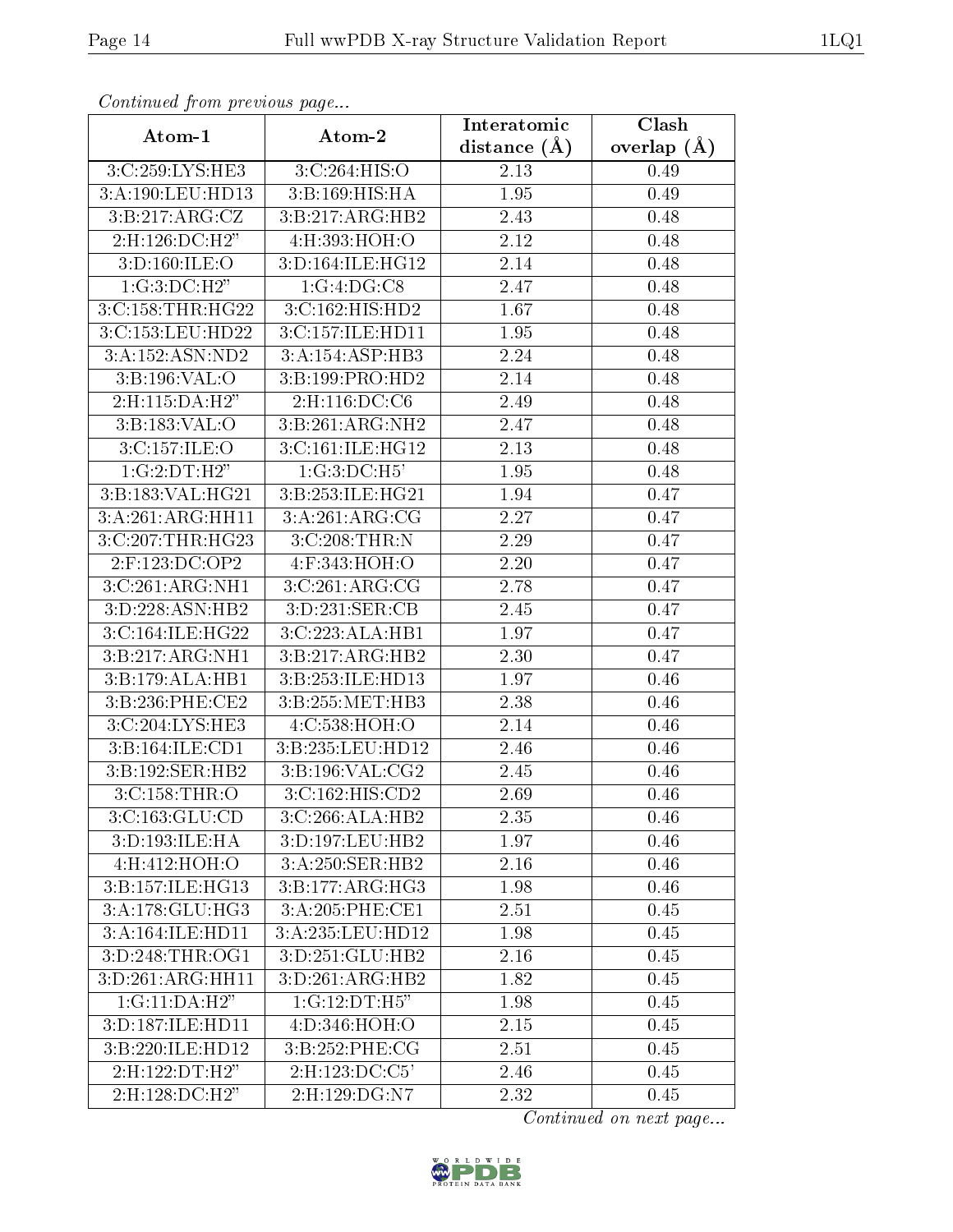| сонинией јтот ртеvious раде |                    | Interatomic    | Clash           |
|-----------------------------|--------------------|----------------|-----------------|
| Atom-1                      | Atom-2             | distance $(A)$ | overlap $(\AA)$ |
| 3:C:153:LEU:HD11            | 3:C:184:TYR:CD2    | 2.52           | 0.45            |
| 3:D:196:VAL:C               | 3:D:199:PRO:HD2    | 2.37           | $0.45\,$        |
| 3:D:251:GLU:HG3             | 4:D:439:HOH:O      | 2.16           | 0.45            |
| 1:G:15:DT:H2"               | 1:G:16:DG:OP2      | 2.16           | 0.45            |
| 3:A:196:VAL:C               | 3:A:199:PRO:HD2    | 2.37           | 0.44            |
| 3:B:175:TYR:CD2             | 3:B:175:TYR:N      | 2.84           | 0.44            |
| 3:A:197:LEU:HA              | 3:A:197:LEU:HD23   | 1.79           | 0.44            |
| 1:G:11:DA:C2'               | 1:G:12:DT:H5"      | 2.48           | 0.44            |
| 3:A:160:ILE:O               | 3:A:164:ILE:HG12   | 2.17           | 0.44            |
| 3:A:228:ASN:C               | 3:A:230:ASP:N      | 2.70           | 0.44            |
| 3:B:193:ILE:CG2             | 3:B:194:THR:N      | 2.81           | 0.44            |
| 3:A:193:ILE:HG13            | 3:A:194:THR:N      | 2.30           | 0.44            |
| 3:C:178:GLU:HG3             | 3:C:205:PHE:HE1    | 1.83           | 0.44            |
| 3:A:168:ALA:HA              | 3:A:173:TYR:CG     | 2.53           | 0.43            |
| 3:B:154:ASP:O               | 3: B:158: THR:OG1  | 2.35           | 0.43            |
| 3:C:259:LYS:HG2             | 3:C:264:HIS:O      | 2.18           | 0.43            |
| 3:C:152:ASN:HA              | 3:C:152:ASN:HD22   | 1.46           | 0.43            |
| 1:G:7:DT:H2"                | 1:G:8:DC:C5'       | 2.20           | 0.43            |
| 2: H: 127: DA: H2"          | $2:$ H:128:DC:H5'  | 2.01           | 0.43            |
| 3:A:193:ILE:HD13            | 3:A:250:SER:HG     | 1.84           | 0.43            |
| 3:B:251:GLU:O               | 3:B:254:ALA:HB3    | 2.19           | 0.43            |
| 3:D:163:GLU:OE1             | 3:D:235:LEU:HD11   | 2.19           | 0.43            |
| 3:C:153:LEU:O               | 3:C:157:ILE:HG13   | 2.18           | 0.43            |
| 3:B:186:ASP:HB3             | 3:B:189:LEU:HG     | 2.00           | 0.43            |
| 3:D:182:MET:HE2             | 4:D:542:HOH:O      | 2.19           | 0.42            |
| 3:B:217:ARG:HA              | 3:B:249:ASN:OD1    | 2.20           | 0.42            |
| 3:A:161:ILE:HG13            | 3:A:162:HIS:N      | 2.34           | 0.42            |
| 3:A:198:TYR:N               | 3:A:199:PRO:CD     | 2.83           | 0.42            |
| 3:D:197:LEU:HD23            | 4:D:542:HOH:O      | 2.20           | 0.42            |
| 3:B:256:VAL:HG13            | 3:B:257:ALA:N      | 2.33           | 0.42            |
| 3:C:197:LEU:HA              | 3:C:197:LEU:HD23   | 1.87           | 0.42            |
| $2:$ H:119:DA:H2"           | 2: H: 120: DA: O5' | 2.19           | 0.42            |
| 3:A:197:LEU:O               | 3:A:201:ILE:HG13   | 2.19           | 0.42            |
| 3:C:214:ARG:C               | 3:C:214:ARG:HD3    | 2.40           | 0.42            |
| 3:D:213:GLU:HG3             | 4:D:331:HOH:O      | 2.18           | 0.42            |
| 3:A:164:ILE:CD1             | 3:A:235:LEU:HD12   | 2.49           | 0.42            |
| 3:B:214:ARG:HG2             | 3:B:214:ARG:HH11   | 1.85           | 0.42            |
| 3:C:193:ILE:HG22            | 4:C:504:HOH:O      | 2.20           | 0.42            |
| 3:B:158:THR:HG23            | 3:B:173:TYR:OH     | 2.20           | 0.42            |
| 3:D:228:ASN:C               | 3:D:230:ASP:N      | 2.72           | 0.42            |
| 3:A:256:VAL:HG23            | 3:A:257:ALA:N      | 2.35           | 0.41            |

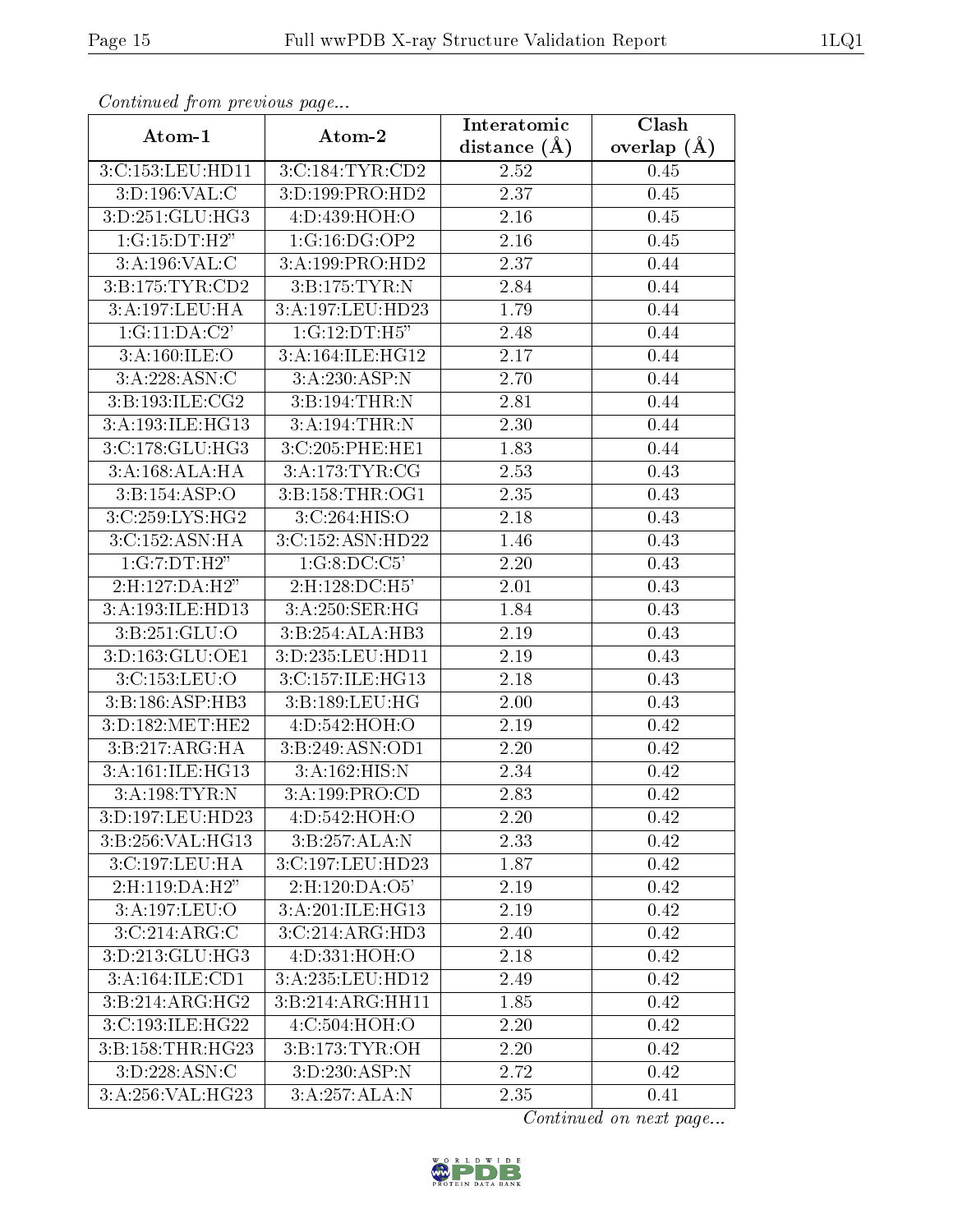| Atom-1              | Atom-2            | Interatomic<br>distance $(A)$ | Clash<br>overlap $(A)$ |
|---------------------|-------------------|-------------------------------|------------------------|
|                     |                   |                               |                        |
| 3: D: 152: ASN: HB3 | 3:D:155:ALA:HB3   | 2.03                          | 0.41                   |
| 3: B:246: LYS: HB3  | 3: B:246: LYS: NZ | 2.36                          | 0.41                   |
| 3:C:186:ASP:O       | 3:C:188:GLU:N     | 2.53                          | 0.41                   |
| 3:C:226:ARG:NH1     | 3:C:226:ARG:HG3   | 2.35                          | 0.41                   |
| 3:C:163:GLU:OE2     | 3:C:266:ALA:HB2   | 2.21                          | 0.41                   |
| 3:C:160:ILE:HD13    | 3:C:259:LYS:HD3   | 2.02                          | 0.41                   |
| 2:H:121:DT:H3'      | 3:A:193:ILE:HD11  | 2.02                          | 0.41                   |
| 3:B:217:ARG:CB      | 3:B:217:ARG:NH1   | 2.84                          | 0.41                   |
| 3:B:246:LYS:NZ      | 3: B:246: LYS: CB | 2.84                          | 0.41                   |
| 3:A:178:GLU:CD      | 3:A:204:LYS:HZ3   | 2.24                          | 0.40                   |
| 3:C:236:PHE:CD2     | 3:C:255:MET:HE3   | 2.56                          | 0.40                   |
| 3: B: 228: ASN: O   | 3:B:232:ILE:HG13  | 2.21                          | 0.40                   |
| 3:C:160:ILE:O       | 3:C:163:GLU:HB2   | 2.21                          | 0.40                   |
| 3:C:193:ILE:CG2     | 3:C:194:THR:N     | 2.83                          | 0.40                   |
| 3:D:187:ILE:CD1     | 3:D:190:LEU:HD12  | 2.51                          | 0.40                   |
| 3:B:167:PRO:HB2     | 3:B:169:HIS:ND1   | 2.36                          | 0.40                   |

There are no symmetry-related clashes.

#### 5.3 Torsion angles (i)

#### 5.3.1 Protein backbone (i)

In the following table, the Percentiles column shows the percent Ramachandran outliers of the chain as a percentile score with respect to all X-ray entries followed by that with respect to entries of similar resolution.

The Analysed column shows the number of residues for which the backbone conformation was analysed, and the total number of residues.

| Mol | Chain         | Analysed        | Favoured  | Allowed     | Outliers  | Percentiles          |
|-----|---------------|-----------------|-----------|-------------|-----------|----------------------|
| 3   | A             | $103/120(86\%)$ | 96 (93%)  | 6(6%)       | $1(1\%)$  | 17<br>15             |
| 3   | B             | 99/120(82%)     | 81 (82%)  | 16 $(16\%)$ | $2(2\%)$  | $\boxed{6}$          |
| 3   | $\mathcal{C}$ | $108/120(90\%)$ | 96 (89%)  | $10(9\%)$   | $2(2\%)$  | $\vert 7 \vert$<br>8 |
| 3   | D             | $103/120(86\%)$ | 95 (92%)  | 7(7%)       | $1(1\%)$  | 17<br>15             |
| All | All           | $413/480(86\%)$ | 368 (89%) | 39 (9%)     | 6 $(2\%)$ | 10<br>10             |

All (6) Ramachandran outliers are listed below:

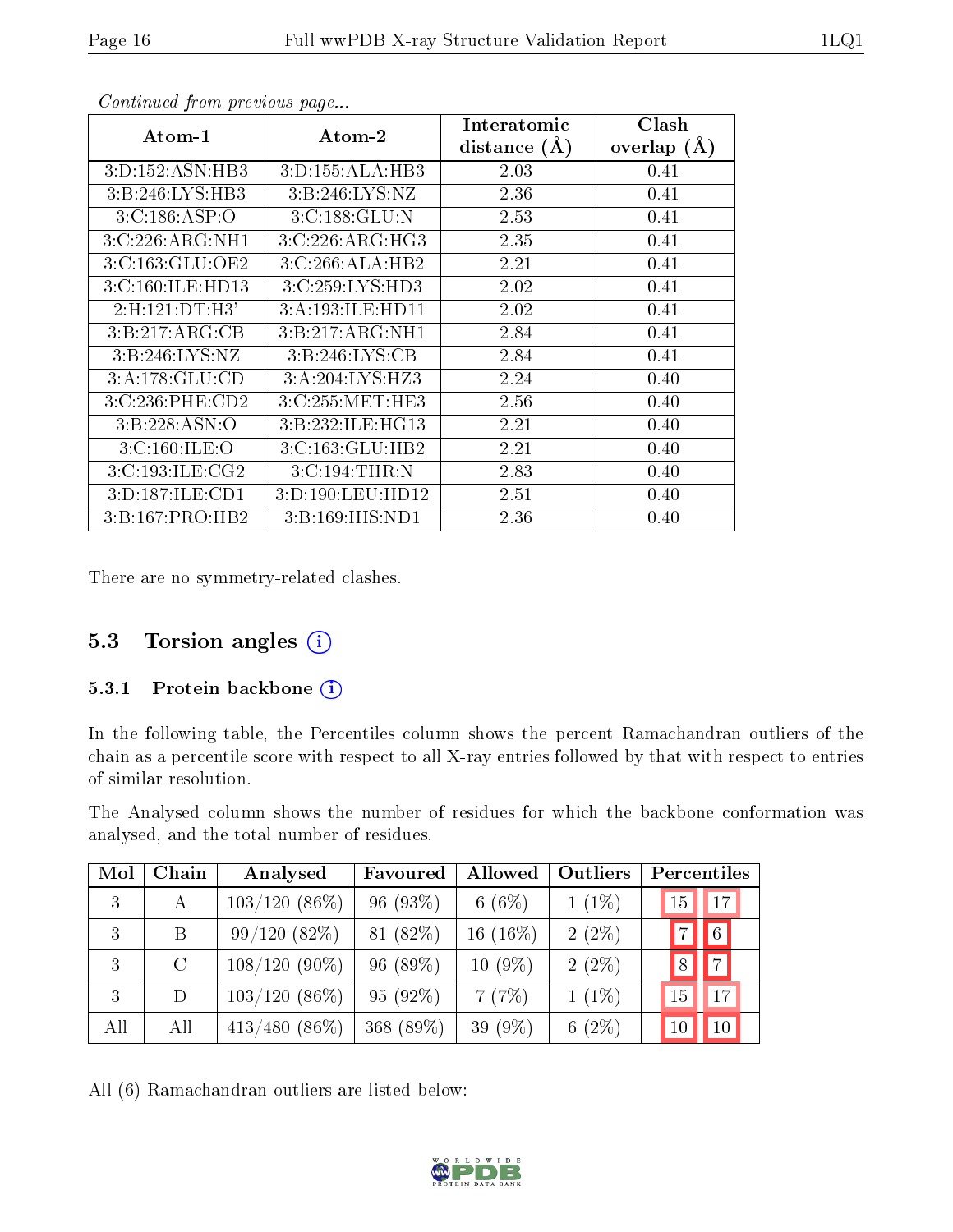| Mol | Chain | Res | Type             |
|-----|-------|-----|------------------|
| 3   |       | 206 | $\overline{ASN}$ |
| 3   |       | 228 | <b>ASN</b>       |
| 3   |       | 197 | LEU              |
| 3   | ו ו   | 263 | GLU              |
| 3   | C     | 187 | ILE              |
|     | . .   | 233 | SER.             |

#### 5.3.2 Protein sidechains (i)

In the following table, the Percentiles column shows the percent sidechain outliers of the chain as a percentile score with respect to all X-ray entries followed by that with respect to entries of similar resolution.

The Analysed column shows the number of residues for which the sidechain conformation was analysed, and the total number of residues.

| Mol | Chain   | Analysed          | Rotameric    | Outliers    | Percentiles         |
|-----|---------|-------------------|--------------|-------------|---------------------|
| 3   | А       | 92/103(89%)       | 83 (90%)     | $9(10\%)$   | 9                   |
| 3   | B       | $87/103$ $(84\%)$ | 81 (93%)     | 6(7%)       | 20<br>15            |
|     | $\rm C$ | $92/103$ (89%)    | 81 (88%)     | 11 $(12\%)$ | $\overline{5}$<br>5 |
| 3   | D       | 92/103(89%)       | 80 (87%)     | $12(13\%)$  |                     |
| All | All     | $363/412(88\%)$   | 325 $(90\%)$ | 38 $(10\%)$ | $\mathsf{R}$        |

All (38) residues with a non-rotameric sidechain are listed below:

| Mol            | Chain                   | Res | Type                 |
|----------------|-------------------------|-----|----------------------|
| 3              | А                       | 153 | LEU                  |
| 3              | $\boldsymbol{A}$        | 187 | ILE                  |
| 3              | $\overline{\rm A}$      | 188 | GLU                  |
| $\overline{3}$ | $\overline{\rm A}$      | 193 | ILE                  |
| 3              | $\overline{A}$          | 197 | <b>LEU</b>           |
| 3              | $\overline{\rm A}$      | 214 | $\rm{ARG}$           |
| 3              | $\overline{\rm A}$      | 224 | TRP                  |
| 3              | $\overline{A}$          | 247 | PRO                  |
| 3              | $\overline{\rm A}$      | 261 | $\rm{ARG}$           |
| 3              | B                       | 157 | ILE                  |
| 3              | $\overline{\mathrm{B}}$ | 187 | $\overline{\rm ILE}$ |
| 3              | B                       | 197 | LEU                  |
| 3              | Β                       | 213 | GLU                  |
| 3              | B                       | 214 | ${\rm ARG}$          |
| 3              | Β                       | 246 | <b>LYS</b>           |
| 3              | $\overline{\rm C}$      | 152 | <b>ASN</b>           |

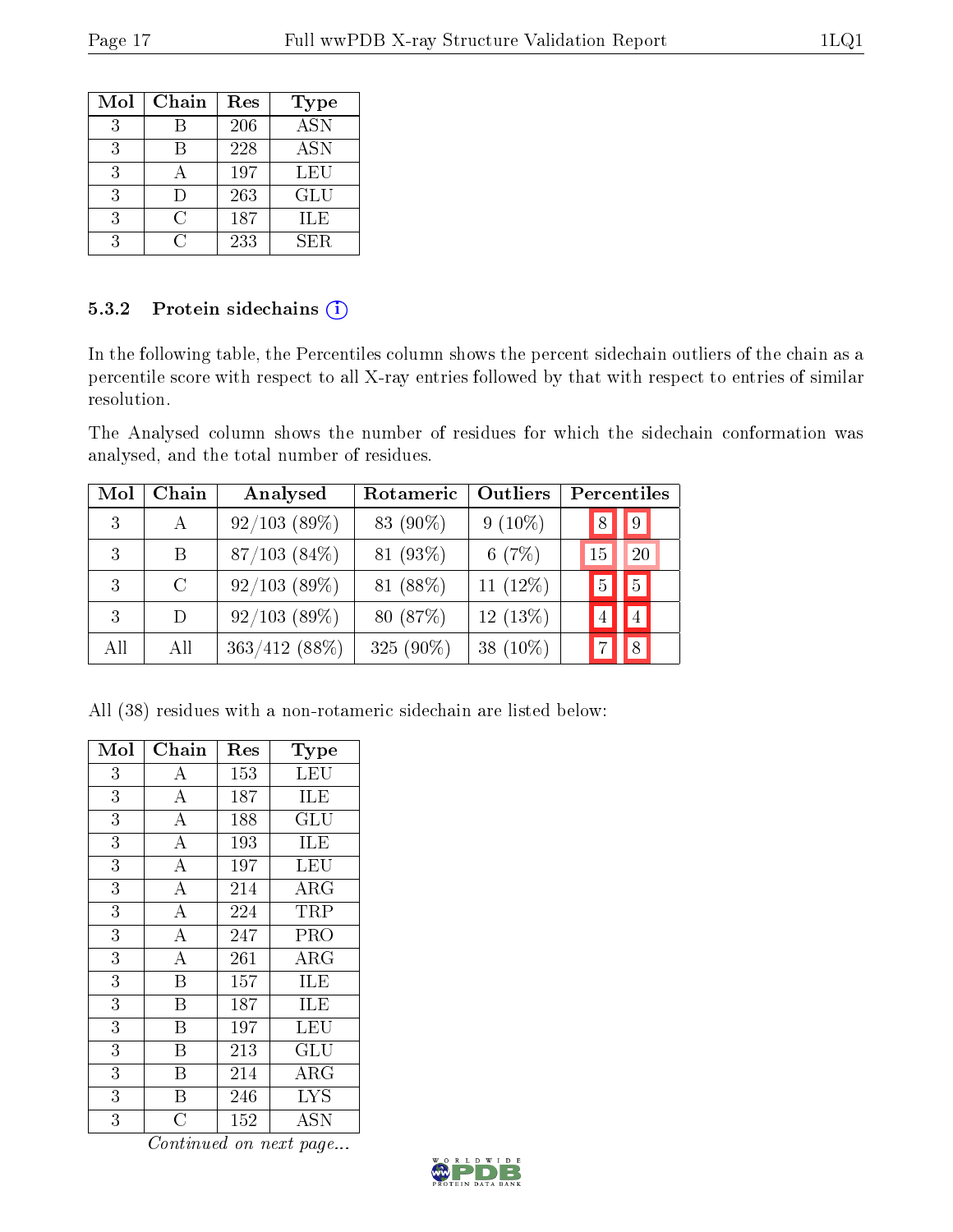| $\operatorname{Mol}\mid$ | Chain                                                                                                       | Res              | Type                    |
|--------------------------|-------------------------------------------------------------------------------------------------------------|------------------|-------------------------|
| $\overline{3}$           | $\overline{C}$                                                                                              | 153              | <b>LEU</b>              |
| 3                        | $\overline{C}$                                                                                              | 161              | <b>ILE</b>              |
| 3                        | $\overline{C}$                                                                                              | 187              | ILE                     |
| 3                        | $\overline{C}$                                                                                              | 197              | <b>LEU</b>              |
| $\overline{3}$           |                                                                                                             | 214              | $\rm{ARG}$              |
| $\overline{3}$           |                                                                                                             | 226              | $\overline{\rm{ARG}}$   |
| $\overline{3}$           | $\frac{\overline{C}}{\overline{C}}$ $\frac{\overline{C}}{\overline{C}}$ $\frac{\overline{C}}{\overline{C}}$ | 255              | <b>MET</b>              |
| $\overline{3}$           |                                                                                                             | 258              | <b>ASP</b>              |
| $\overline{3}$           |                                                                                                             | 261              | $AR\overline{G}$        |
| 3                        |                                                                                                             | 264              | <b>HIS</b>              |
| 3                        | $\overline{D}$                                                                                              | 153              | LEU                     |
| $\overline{3}$           | $\overline{\rm D}$                                                                                          | 174              | $\overline{\text{LEU}}$ |
| $\overline{3}$           | $\overline{\rm D}$                                                                                          | 187              | ILE                     |
| $\overline{3}$           | $\overline{\rm D}$                                                                                          | 193              | ILE                     |
| $\overline{3}$           | $\overline{D}$                                                                                              | 197              | LEU                     |
| $\overline{3}$           | $\overline{D}$                                                                                              | 213              | GLU                     |
| 3                        | $\overline{\rm D}$                                                                                          | 214              | $\rm{ARG}$              |
| 3                        | D                                                                                                           | 224              | TRP                     |
| $\overline{3}$           | $\overline{\rm D}$                                                                                          | 251              | GLU                     |
| 3                        | $\overline{D}$                                                                                              | 256              | <b>VAL</b>              |
| $\overline{3}$           | $\overline{\rm D}$                                                                                          | 261              | $\rm{ARG}$              |
| $\overline{3}$           | $\overline{\rm D}$                                                                                          | $\overline{262}$ | LEU                     |

Some sidechains can be flipped to improve hydrogen bonding and reduce clashes. All (7) such sidechains are listed below:

| Mol | Chain | Res | Type       |
|-----|-------|-----|------------|
| 3   |       | 152 | <b>ASN</b> |
| 3   | R     | 152 | <b>ASN</b> |
| 3   | В     | 218 | <b>HIS</b> |
| 3   | С     | 152 | <b>ASN</b> |
| 3   | Ð     | 152 | <b>ASN</b> |
| 3   |       | 228 | <b>ASN</b> |
| २   |       | 264 | <b>HIS</b> |

#### 5.3.3 RNA (i)

There are no RNA molecules in this entry.

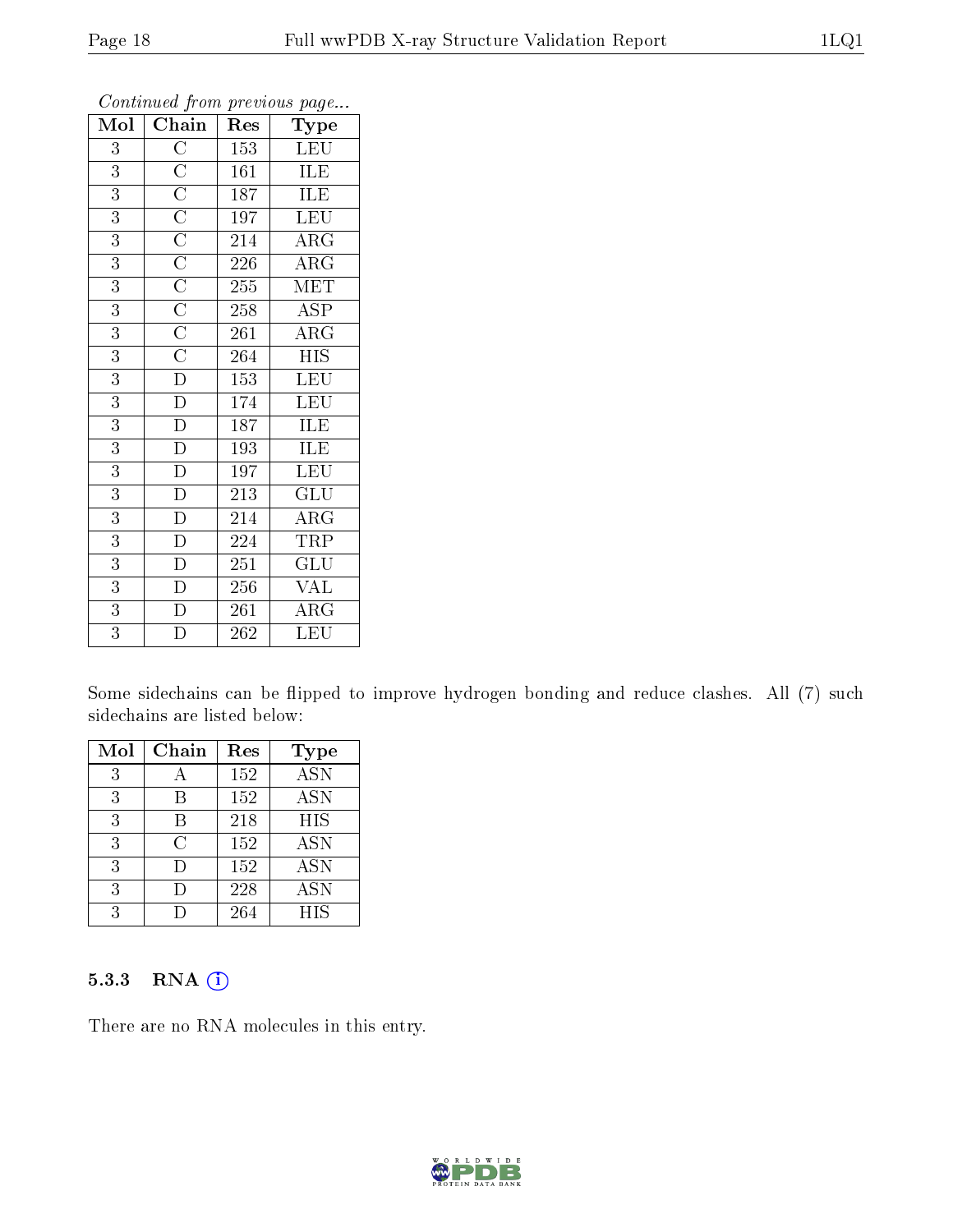#### 5.4 Non-standard residues in protein, DNA, RNA chains (i)

There are no non-standard protein/DNA/RNA residues in this entry.

#### 5.5 Carbohydrates (i)

There are no carbohydrates in this entry.

#### 5.6 Ligand geometry (i)

There are no ligands in this entry.

#### 5.7 [O](https://www.wwpdb.org/validation/2017/XrayValidationReportHelp#nonstandard_residues_and_ligands)ther polymers  $(i)$

There are no such residues in this entry.

#### 5.8 Polymer linkage issues (i)

There are no chain breaks in this entry.

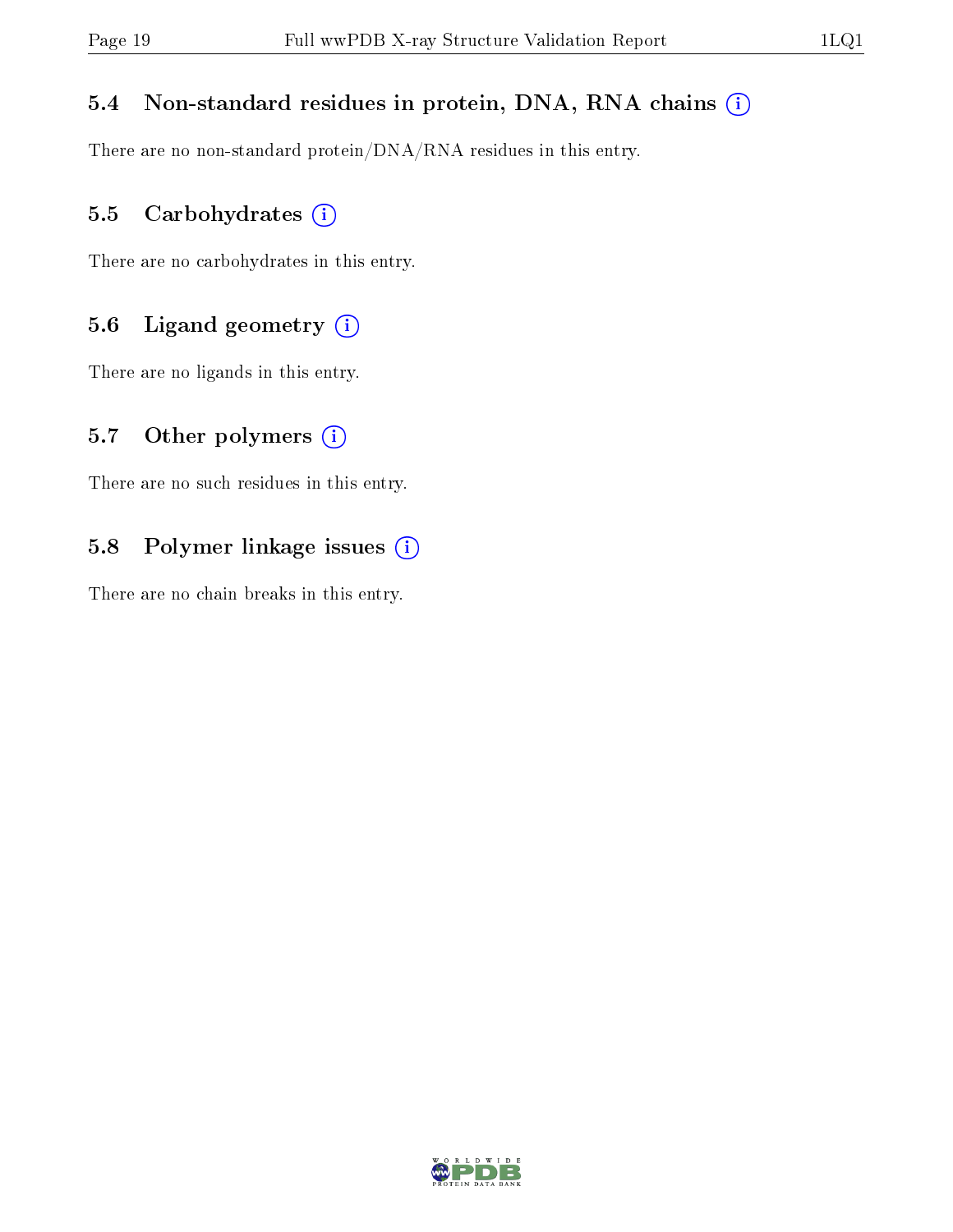## 6 Fit of model and data  $(i)$

## 6.1 Protein, DNA and RNA chains  $(i)$

In the following table, the column labelled  $#RSRZ> 2'$  contains the number (and percentage) of RSRZ outliers, followed by percent RSRZ outliers for the chain as percentile scores relative to all X-ray entries and entries of similar resolution. The OWAB column contains the minimum, median,  $95<sup>th</sup>$  percentile and maximum values of the occupancy-weighted average B-factor per residue. The column labelled ' $Q< 0.9$ ' lists the number of (and percentage) of residues with an average occupancy less than 0.9.

| Mol            | Chain         | Analysed        | $<$ RSRZ $>$ | $\#\text{RSRZ}\text{>2}$          | $OWAB(\AA^2)$    | Q <sub>0.9</sub> |
|----------------|---------------|-----------------|--------------|-----------------------------------|------------------|------------------|
| $\mathbf{1}$   | Ε             | $16/16$ (100%)  | 0.02         | $0$ 100 100                       | 34, 51, 58, 62   | $\overline{0}$   |
|                | G             | $16/16$ (100%)  | 0.25         | $(6\%)$<br>25<br><b>20</b>        | 48, 55, 70, 118  | $\theta$         |
| $\overline{2}$ | F             | $16/16$ (100%)  | 0.01         | $0$   100  <br>100                | 39, 54, 72, 107  | $\theta$         |
| $\overline{2}$ | H             | $16/16$ (100\%) | $-0.08$      | $0$   100  <br>100                | 49, 56, 73, 80   | $\theta$         |
| 3              | А             | 107/120(89%)    | 0.71         | 16 (14\%) $\boxed{2}$<br> 3       | 35, 58, 113, 128 | $\theta$         |
| $\mathcal{E}$  | B             | 103/120(85%)    | 2.55         | 48 (46\%) $ 0 $<br>$\widehat{10}$ | 52, 95, 139, 146 | $\theta$         |
| 3              | $\mathcal{C}$ | $112/120(93\%)$ | 0.49         | $9(8\%)$<br> 12 <br>16            | 26, 54, 111, 134 | $\theta$         |
| 3              | D             | 107/120(89%)    | 0.51         | 5(4%)<br>31<br>38                 | 27, 45, 101, 122 | $\theta$         |
| All            | All           | $493/544(90\%)$ | 0.91         | 79 (16\%)<br> 2                   | 26, 58, 122, 146 | $\theta$         |

All (79) RSRZ outliers are listed below:

| Mol            | Chain          | Res                    | Type       | $_{\rm RSRZ}$ |
|----------------|----------------|------------------------|------------|---------------|
| 3              | Β              | 235                    | LEU        | 13.1          |
| $\overline{3}$ | Β              | 232                    | ILE        | 9.0           |
| $\overline{3}$ | $\overline{C}$ | 264                    | HIS        | 9.0           |
| 3              | Β              | 260                    | LEU        | 8.9           |
| $\overline{3}$ | B              | 236                    | PHE        | 8.7           |
| $\overline{3}$ | B              | 183                    | <b>VAL</b> | 8.7           |
| $\overline{3}$ | B              | 153                    | LEU        | 8.3           |
| 3              | Β              | 229                    | ILE        | 7.4           |
| $\overline{3}$ | $\overline{C}$ | 265                    | <b>LYS</b> | 7.4           |
| $\overline{3}$ | B              | 233                    | SER        | 7.0           |
| 3              | $\overline{C}$ | 236                    | PHE        | 6.9           |
| $\overline{3}$ | B              | 184                    | TYR        | 6.6           |
| $\overline{3}$ | B              | 224                    | TRP        | 6.4           |
| 3              | Β              | 190                    | LEU        | 6.4           |
| 3              | C              | 266                    | ALA        | 6.3           |
| $\overline{3}$ | Β<br>⌒         | 230<br>$\cdot$ $\cdot$ | ASP<br>7   | 6.3           |

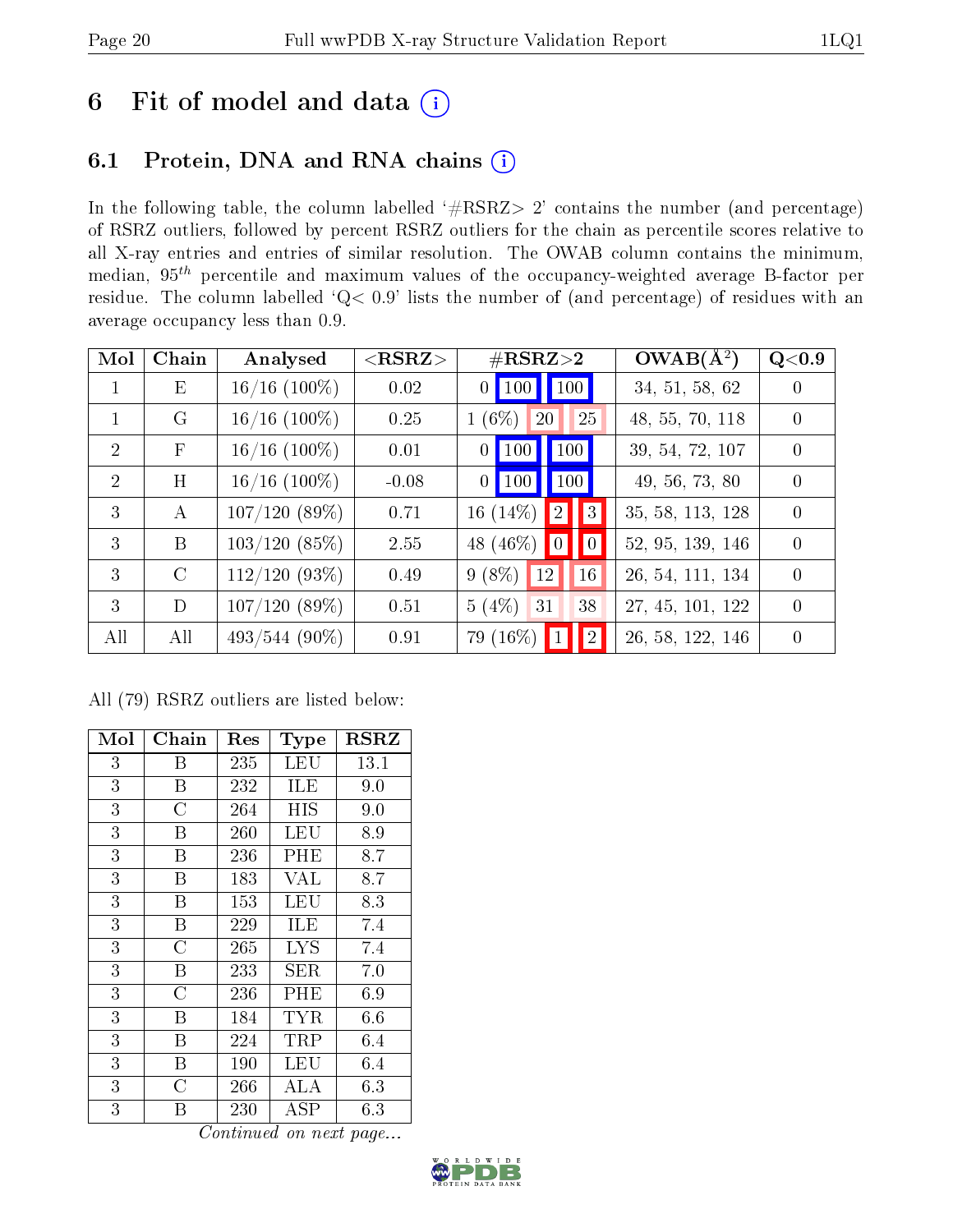| Continuea from previous page |                           |                  |                           |                  |  |
|------------------------------|---------------------------|------------------|---------------------------|------------------|--|
| Mol                          | Chain                     | Res              | Type                      | <b>RSRZ</b>      |  |
| 3                            | Β                         | 164              | ILE                       | 6.0              |  |
| 3                            | B                         | 256              | VAL                       | 5.7              |  |
| $\overline{3}$               | $\overline{\mathrm{B}}$   | 231              | <b>SER</b>                | 5.7              |  |
| 3                            | B                         | 157              | ILE                       | $5.6\,$          |  |
| $\overline{3}$               | $\overline{\mathrm{B}}$   | 245              | $\overline{\rm ALA}$      | $\overline{5.5}$ |  |
| $\overline{3}$               | Β                         | 191              | <b>GLY</b>                | 5.3              |  |
| 3                            | $\boldsymbol{\mathrm{B}}$ | $\overline{1}87$ | ILE                       | 5.1              |  |
| $\mathbf{1}$                 | $\overline{\mathrm{G}}$   | $\mathbf{1}$     | $\overline{DT}$           | 4.9              |  |
| 3                            | A                         | 229              | ILE                       | 4.7              |  |
| $\overline{3}$               | $\overline{\mathrm{B}}$   | 257              | $\overline{\rm ALA}$      | 4.7              |  |
| 3                            | D                         | 228              | <b>ASN</b>                | 4.6              |  |
| $\overline{3}$               | $\boldsymbol{B}$          | 258              | $\overline{\rm ASP}$      | 4.6              |  |
| $\overline{3}$               | А                         | 228              | ASN                       | 4.5              |  |
| $\overline{3}$               | B                         | 189              | LEU                       | 4.5              |  |
| $\overline{3}$               | $\boldsymbol{B}$          | 152              | $\overline{\text{ASN}}$   | 4.5              |  |
| 3                            | Β                         | 186              | ASP                       | 4.3              |  |
| $\overline{3}$               | $\overline{\mathrm{B}}$   | 234              | <b>SER</b>                | $\overline{4.3}$ |  |
| 3                            | А                         | 150              | LYS                       | 4.2              |  |
| 3                            | B                         | 246              | <b>LYS</b>                | $4.\overline{2}$ |  |
| $\overline{3}$               | $\overline{\mathrm{B}}$   | 252              | PHE                       | 3.9              |  |
| 3                            | $\boldsymbol{\mathrm{B}}$ | 180              | ILE                       | $3.9\,$          |  |
| $\overline{3}$               | A                         | 226              | ARG                       | 3.8              |  |
| 3                            | B                         | 165              | <b>GLY</b>                | 3.8              |  |
| $\overline{3}$               | $\overline{\mathrm{B}}$   | 228              | $\overline{\mathrm{ASN}}$ | $\overline{3.7}$ |  |
| 3                            | B                         | 261              | $\rm{ARG}$                | 3.7              |  |
| 3                            | B                         | 259              | $\overline{\text{LYS}}$   | $3.6\,$          |  |
| $\overline{3}$               | A                         | 234              | <b>SER</b>                | 3.4              |  |
| $\overline{3}$               | A                         | 231              | $\overline{\text{SER}}$   | $3.3\,$          |  |
| $\overline{3}$               | Β                         | 222              | VAL                       | $\overline{3.3}$ |  |
| 3                            | Β                         | 156              | SER                       | 3.3              |  |
| 3                            | А                         | 236              | PHE                       | 3.2              |  |
| $\overline{3}$               | $\overline{\rm C}$        | 229              | $\overline{\text{LE}}$    | 3.1              |  |
| $\overline{3}$               | A                         | 233              | <b>SER</b>                | 3.1              |  |
| $\overline{3}$               | Β                         | 160              | <b>ILE</b>                | 3.1              |  |
| 3                            | B                         | 226              | $\rm{ARG}$                | 3.0              |  |
| $\overline{3}$               | $\overline{\rm C}$        | 238              | $\overline{\text{TYR}}$   | 3.0              |  |
| 3                            | B                         | 255              | <b>MET</b>                | 3.0              |  |
| 3                            | Β                         | 262              | <b>LEU</b>                | 3.0              |  |
| 3                            | $\overline{\mathrm{B}}$   | 155              | $\overline{\rm ALA}$      | 2.9              |  |
| 3                            | D                         | 245              | ĀLA                       | 2.8              |  |
| 3                            | А                         | 187              | ILE                       | 2.8              |  |
| 3                            | $\, {\bf B}$              | 163              | GLU                       | 2.7              |  |